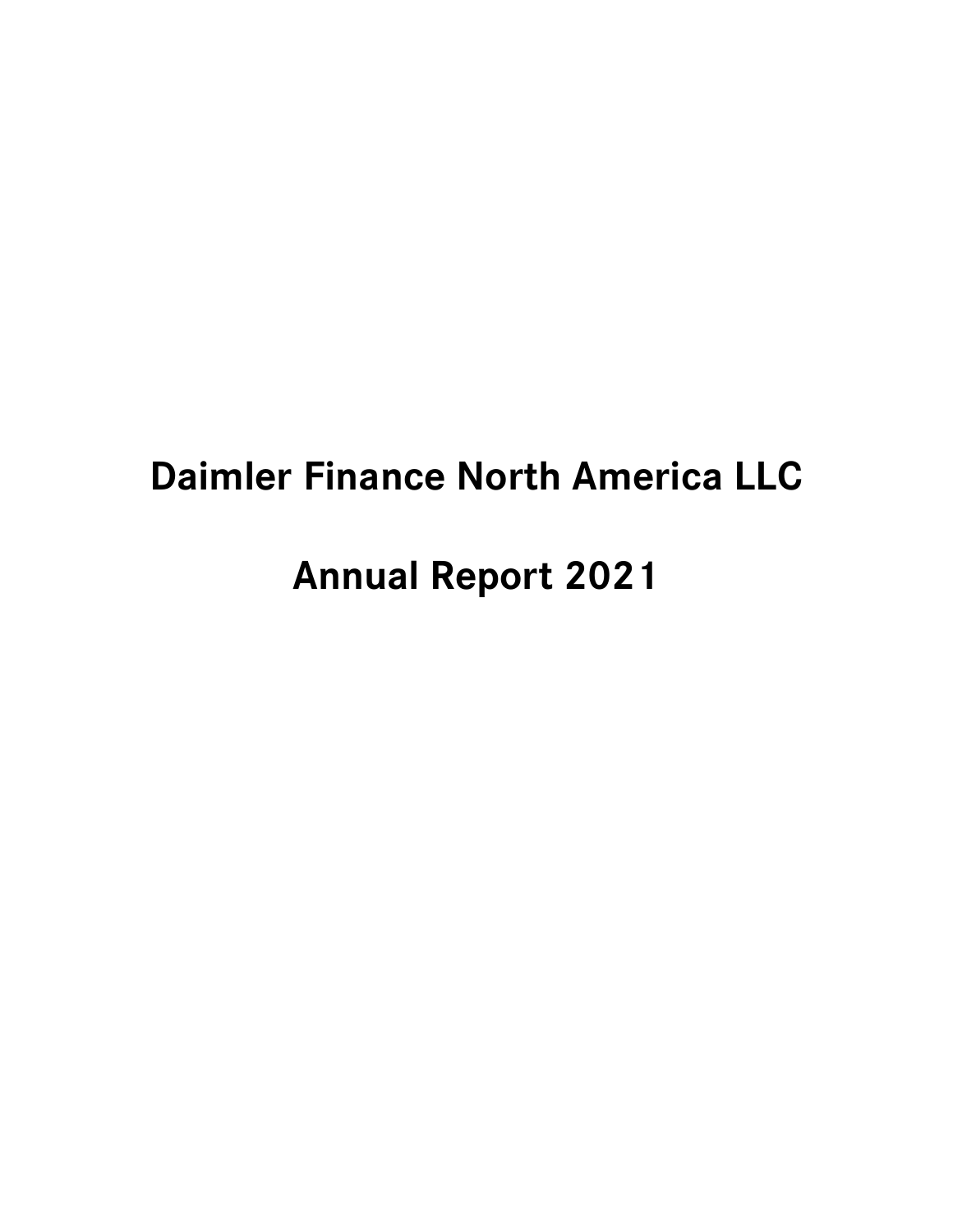## Table of Contents

| 1.  |
|-----|
| 2.  |
| 3.  |
| 4.  |
| 5.  |
| 6.  |
| 7.  |
| 8.  |
| 9.  |
| 10. |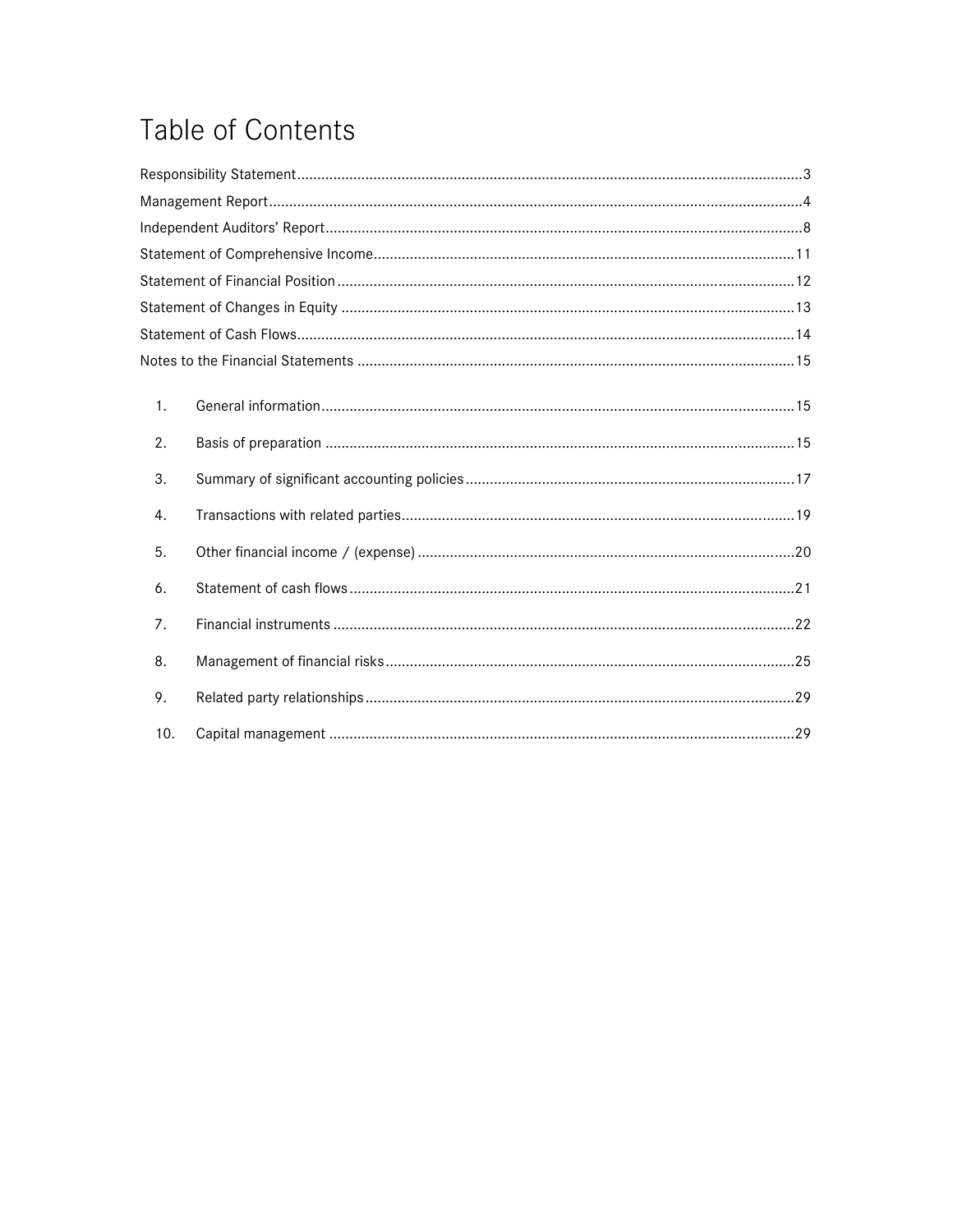## Responsibility Statement

To the best of our knowledge, and in accordance with the applicable reporting principles, the financial statements of Daimler Finance North America LLC (the Company) provide a true and fair view of the assets, liabilities, financial position and profit or loss of the Company, and the Company's Management Report provides a fair review of the development and performance of the business and the position of the Company, together with a description of the principal opportunities and risks associated with the expected development of the Company.

Farmington Hills, MI (USA), April 27, 2022

MRamasamt

Ramasami Muthaiyah *Chief Executive Officer*

Rendby L Velve

Christoph Rieker *Chief Financial Officer*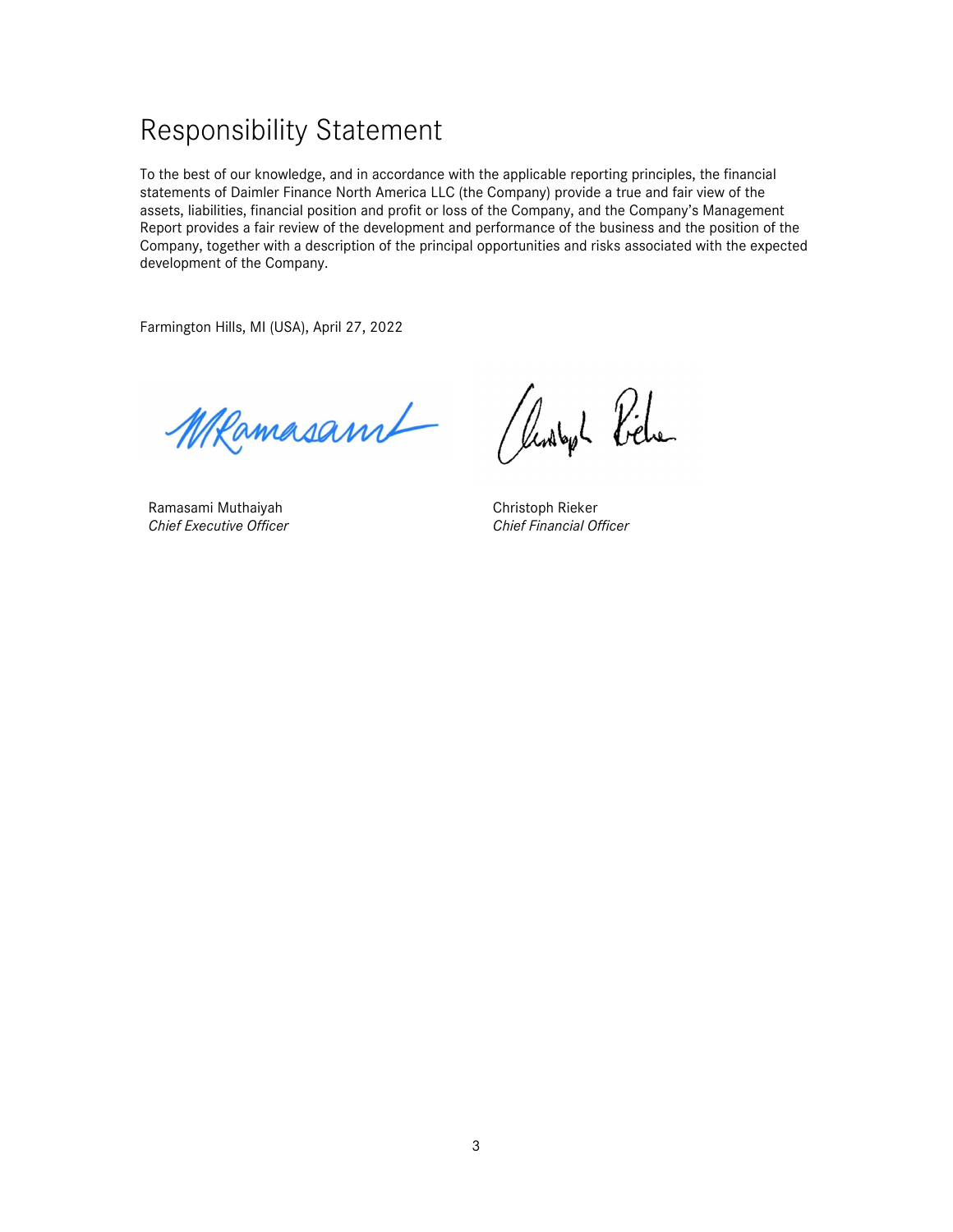(all amounts in thousands of U.S. dollars)

## Management Report

#### **General**

Daimler Finance North America LLC ("DFNA" or the "Company") is a wholly-owned subsidiary of Daimler North America Corporation ("DNA"), which is a wholly-owned subsidiary Mercedes-Benz Capital Nederland B.V. ("MBCN"), which is in turn a wholly-owned subsidiary of Mercedes-Benz Group AG ("MBGAG").

On October 1, 2021, the Extraordinary General Meeting approved the renaming of Daimler AG as Mercedes-Benz Group AG effective January 29, 2022. The commercial register entry took place on February 1, 2022. Also effective February 1, 2022, Daimler International Nederland B.V. changed its name to Mercedes-Benz Capital Nederland B.V.

DFNA accesses U.S. and foreign capital markets to raise funds, which it lends to DNA through a consolidated funding and cash management system. As such, it has relationships with other subsidiaries of MBGAG. MBGAG issued full and unconditional guarantees for DFNA's obligations incurred under its outstanding notes and bonds program and commercial paper program. DFNA and DNA entered into an intercompany loan agreement which is intended to mirror DFNA's external borrowings such that interest expense with third parties is offset by corresponding interest income from DNA.

The nature of the Mercedes-Benz Group operations in the US includes the distribution of passenger cars purchased from MBGAG under the brand name Mercedes-Benz. Mercedes-Benz Group also has financial services operations that principally provide automotive financing to its dealers and their customers, including retail and lease financing for cars, dealer inventory and other financing needs.

Operations in the US include the sale of trucks and other commercial vehicles under the brand names Freightliner, Western Star and Thomas Built Buses as well as financial services operations for retail and lease financing for trucks. On December 10, 2021, substantial parts of the Daimler Truck & Buses segment, including the related financial services business were spun-off when Daimler Truck Holding AG was listed on the Frankfurt Stock Exchange as the parent company of the independent Daimler Truck Group.

This document contains forward-looking statements that reflect our current views about future events. The words "anticipate," "assume," "believe," "estimate," "expect," "intend," "may," "can," "could," "plan," "project," "should" and similar expressions are used to identify forward-looking statements. These statements are subject to many risks and uncertainties, including:

- an adverse development of global economic conditions, in particular a decline of demand and investment activity in the United States;
- a deterioration of our funding possibilities on the credit and financial markets, which could result in an increase in borrowing costs or limit our funding flexibility;
- changes in currency exchange rates and interest rates;
- changes in laws, regulations and government policies that may affect the Company or any of its sister companies; and
- the business outlook of the Company's sister companies in the United States, which may affect the funding requirements of these companies in the automotive and financial services businesses.

The following discussion should be read in conjunction with the DFNA's financial statements as of and for the years ended December 31, 2021 and 2020, which were prepared using International Financial Reporting Standards (IFRS) as issued by the International Accounting Standards Board (IASB). Note 3 to the financial statements provides an overview of the Company's significant accounting policies.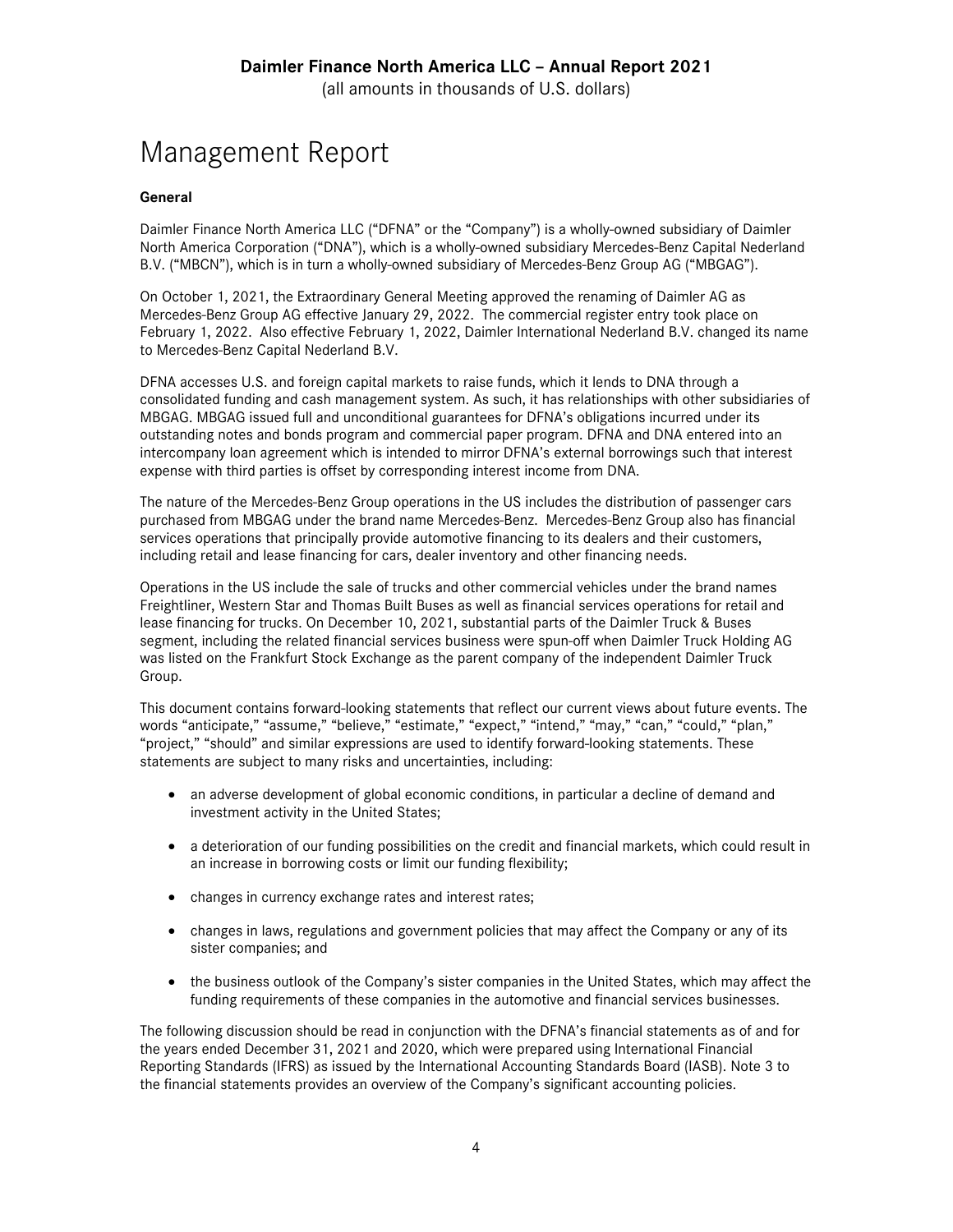(all amounts in thousands of U.S. dollars)

The percentages in the following discussion were computed using exact dollar amounts and numbers. Some of those percentages may, therefore, not reflect the ratio between the rounded amounts presented below.

#### **Earnings**

#### *Interest Income*

Interest income decreased to \$712,647 in 2021 from \$896,911 in 2020, a decrease of \$184,264 or 21%. The decrease was caused by lower interest rates and a lower average balance of receivables from related parties.

#### *Interest Expense*

Interest expense decreased to \$712,647 in 2021 from \$896,911 in 2020, a decrease of \$184,264 or 21%. The decrease was caused by lower interest rates and lower average external borrowings.

#### *Guarantee Fees*

Guarantee fees charged by MBGAG (12.5 bp on outstanding external debt) were \$29,867 in 2021, compared to \$36,521 in 2020. This was caused by the Company's outstanding balances of external borrowings which were lower on average in 2021 compared to 2020.

#### *Administrative Expenses*

Administrative expenses were \$2,619 and \$3,371 for 2021 and 2020, respectively.

#### *Reimbursement of Expenses from DNA*

DFNA and DNA are parties to an agreement where DNA reimburses DFNA for any and all expenses incurred in connection with the administration of DFNA's notes and bonds program and commercial paper program. The reimbursement of net expenses from DNA amounted to \$32,482 in 2021 and \$39,900 in 2020.

#### *Net Income*

Net income was \$0 in both 2021 and 2020.

#### **Financial Position**

Total assets were \$19,915,790 at December 31, 2021 compared to \$27,258,866 at December 31, 2020, a decrease of \$7,343,076 or 27%. The decrease is due to repayments from related parties exceeding issuances of loans to related parties.

Total liabilities were \$19,915,790 at December 31, 2021 compared to \$27,258,866 at December 31, 2020, a decrease of \$7,343,076 or 27%. The decrease reflects the repayments of notes and bonds exceeding the issuances of notes and bonds in 2021.

#### **Liquidity and Capital Resources**

In the ordinary course of business, the Company issues notes and bonds and commercial paper in the US and foreign capital markets and lends the proceeds to DNA. In 2021, \$2,988,750 new notes and bonds were issued, while there were \$2,138,803 new issuances in 2020. The Company had neither cash nor cash equivalents as of December 31, 2021 and 2020.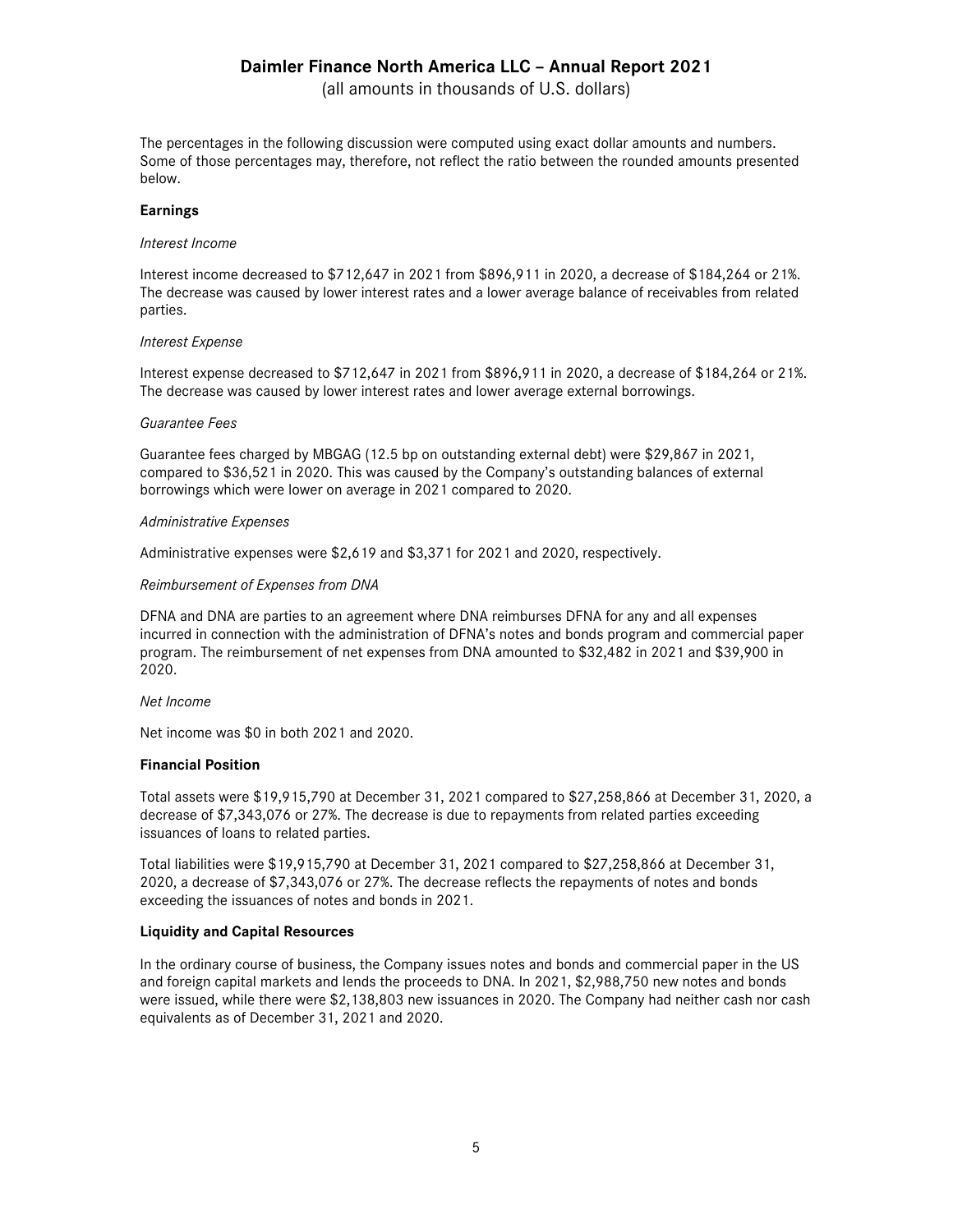(all amounts in thousands of U.S. dollars)

#### **Risk Report**

Many factors could directly and indirectly, through the close affiliation with MBGAG's affiliated companies, affect the Company's business, financial condition, and cash flows. The results of operations would not be affected due to the existing reimbursement agreements with DNA. The principal risks are described below.

#### *Economic Risk*

The United States along with global economies continue to experience decelerating growth as inflation is proving more persistent than expected with the progression of the pandemic remaining difficult to forecast. Once the threat of covid variants diminish, shortages will ease only gradually, high inflation will diminish purchasing power, fiscal and monetary policy will be less supportive. The overall expectation is that economic recovery in most major economies will slow this year.

United States economic growth will face headwinds from inflation and the withdrawal of fiscal and monetary policy stimulus in 2022 with the Federal Reserve likely to start raising rates in mid-March. Supply-side bottlenecks will also weigh on manufacturing growth through most of 2022. The overall economic outlook for the automotive industry also depends on the resolution of the semiconductor shortage as it remains a key issue in the near term. While the short-term disruptions driven by covid and global supply chain disruptions should finally fade towards the end of 2022, challenges for the auto industry will continue.

The prospects for the economy in 2022 and beyond have improved as ongoing pent-up demand and inventory restocking should allow for a more pronounced market increase in sales. If economic activity were to remain below pre-pandemic levels, adverse effects on Mercedes-Benz businesses in the United States remain a possibility and as a result, on the future financial position of the company.

Stronger economic growth in the United States would have spillover effects on the rest of the world. As Mercedes-Benz Cars & Vans and Mercedes-Benz Mobility generate a substantial proportion of their revenue in the United States, a robust economic development is of considerable importance for the Group's success.

Uncertainties for the global economy and the business development of the Mercedes-Benz Group may arise in particular from geopolitical and trade policy developments worldwide. The main factor in this respect is a further escalation of the Russia-Ukraine War or, in the worst case its spread to other countries.

#### *Industry Risks*

As a result of the covid-19 pandemic, risks still exist for the development of unit sales and the availability of components in the after-sales businesses. Rising energy and oil prices and volatile exchange rates can also lead to market uncertainty and thus to falling demand for vehicles at Mercedes-Benz Group companies in the United States.

In addition, the financial services that Mercedes-Benz Group offers in connection with the sale of vehicles involve several risks. These include the potential inability to recover the investments in leased vehicles or to collect the sales financing receivables if the resale prices of the vehicles securing these receivables fall short of their book value (residual value risk), which may lead to additional funding requirements through DFNA.

#### *Financial Risks*

Changes in interest rates may have substantial adverse effects on the Company's cash flows. Adverse effects may also arise from downgrades of the long-term debt ratings of the Company's ultimate parent company, MBGAG, and the ability of the Company to issue debt in the US and European markets. Lower demand for the Company's debt instruments could increase the borrowing costs or otherwise limit DFNA's ability to fund the Mercedes-Benz Group operations in the US.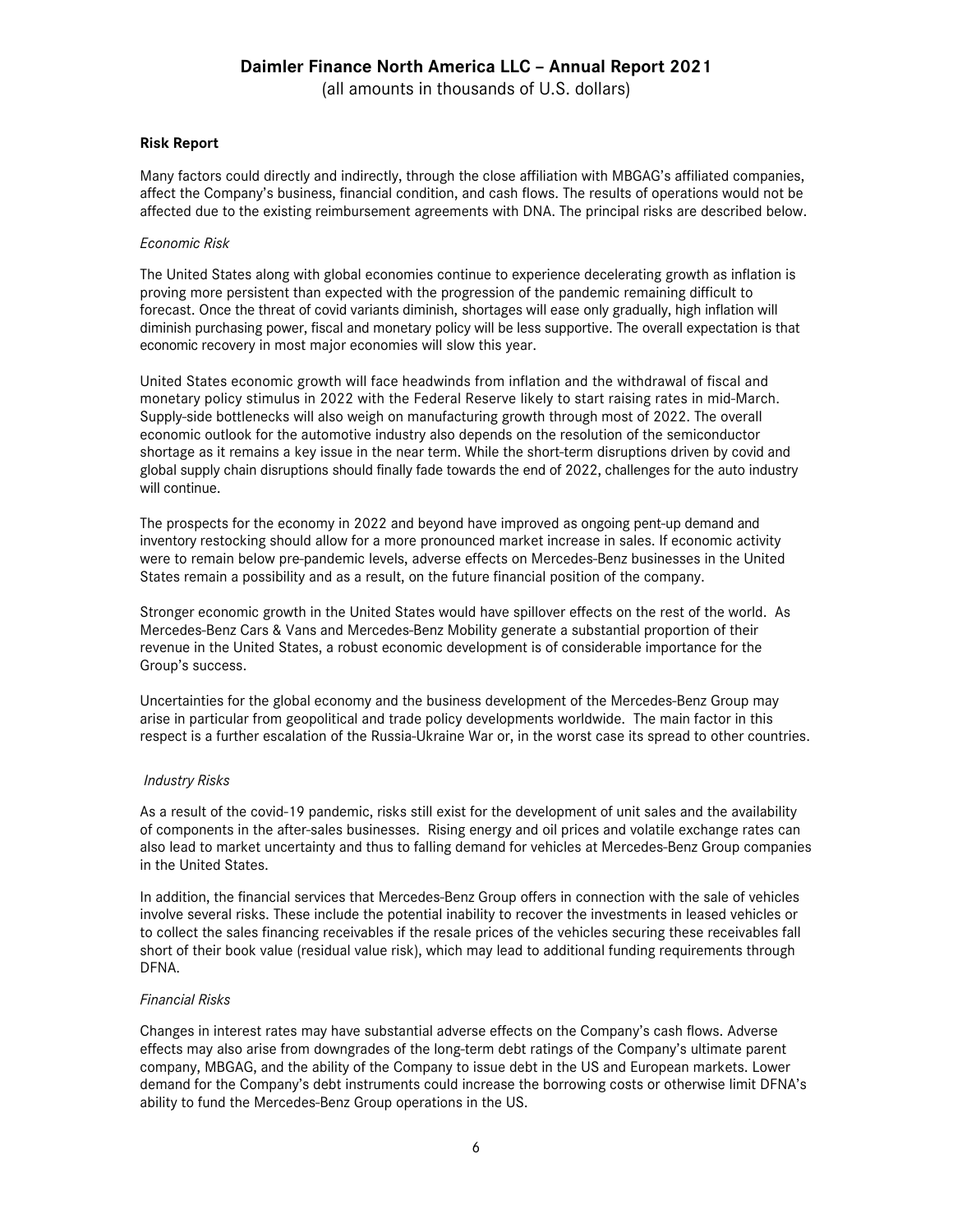(all amounts in thousands of U.S. dollars)

Note 8 to the Company's financial statements describes the risk management strategies employed by the Company to address such risks.

If any of these risks and uncertainties materialize, or if the assumptions underlying any of our forwardlooking statements prove incorrect, then our actual results may be materially different from those we express or imply by such statements. We do not intend or assume any obligation to update these forwardlooking statements. Any forward looking statement speaks only as of the date on which it is made.

#### **Corporate Governance**

#### *Corporate Bodies*

As of December 31, 2021, the Company had six officers and a board of directors which comprised three members. With this segregation, the officers are responsible for managing the day to day operations of the Company while the board of directors advises and monitors the officers.

#### *Compliance*

As part of the Mercedes-Benz Group organization, the Company has applied all compliance principles the Mercedes-Benz Group AG Board of Management has set including an Integrity Code. This Integrity Code is a set of guidelines for behavior defining a binding framework for the actions of all employees worldwide. Among other things, the guidelines define correct behavior in international business and in any cases of conflicts of interest, questions of equal treatment, proscription of corruption, the role of internal control systems and the duty to comply with applicable law as well as other internal and external regulations.

#### *Risk Management and Internal Control*

The risk management system is an integral part of the overall planning, controlling and reporting process. Its goal is to enable the Company's management to recognize significant risks at an early stage and to initiate appropriate countermeasures in a timely manner (see note 8).

The officers of the Company are responsible for establishing and maintaining adequate internal control over financial reporting. Internal control over financial reporting is defined as a process designed to provide reasonable assurance regarding the reliability of financial reporting and the preparation of financial statements for external purposes in accordance with IFRS as issued by the IASB and includes those policies and procedures that (1) pertain to the maintenance of records that in reasonable detail accurately and fairly reflect the transactions and dispositions of the assets of the Company; (2) provide reasonable assurance that transactions are recorded as necessary to permit preparation of financial statements in accordance with IFRS, and that receipts and expenditures of the Company are being made only in accordance with authorizations of management and directors of the Company; and (3) provide reasonable assurance regarding prevention or timely detection of unauthorized acquisition, use or disposition of the Company's assets that could have a material effect on the financial statements.

#### *Accounting Principles*

The financial statements of the Company are prepared in accordance with IFRS as issued by the IASB.

#### **Outlook**

Management expects net income and equity to be \$0 in 2022. This expectation is based on the assumption of a stable economic development and continuation of the Company's business model.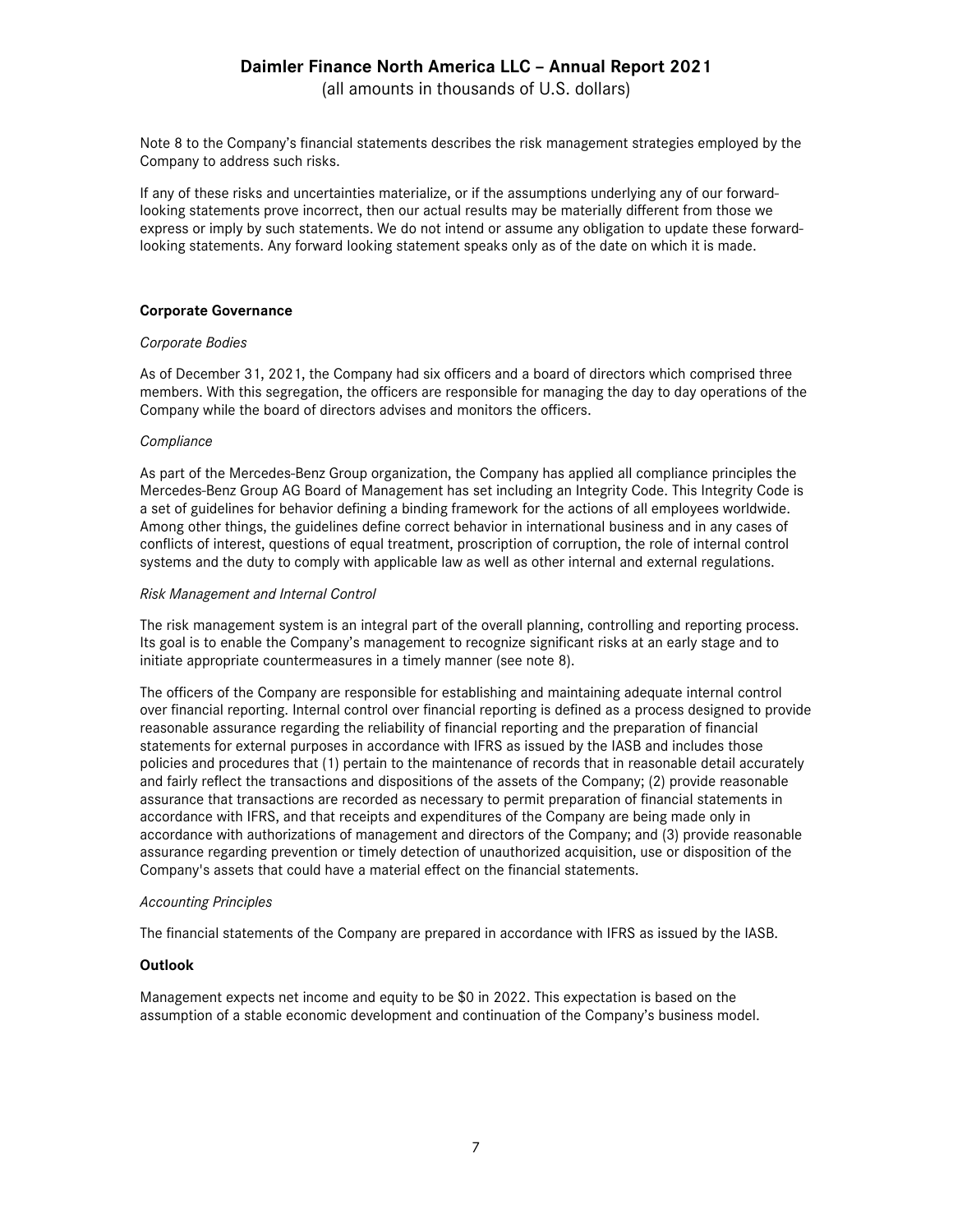#### **Independent Auditors' Report**

The Board of Directors Daimler Finance North America LLC:

#### **Report on the Audit of the Financial Statements**

We have audited the financial statements of Daimler Finance North America LLC (the Company), which comprise the statements of financial position as of December 31, 2021 and 2020, and the related statements of comprehensive income, changes in equity, and cash flows for the years then ended, and the related notes to the financial statements.

In our opinion, the accompanying financial statements present fairly, in all material respects, the financial position of the Company as of December 31, 2021 and 2020, and its financial performance and its cash flows for the years then ended in accordance with International Financial Reporting Standards as issued by the International Accounting Standards Board.

#### *Basis for Opinion*

We conducted our audits in accordance with auditing standards generally accepted in the United States of America (GAAS). Our responsibilities under those standards are further described in the Auditors' Responsibilities for the Audit of the Financial Statements section of our report. We are required to be independent of the Company and to meet our other ethical responsibilities, in accordance with the relevant ethical requirements relating to our audits. We believe that the audit evidence we have obtained is sufficient and appropriate to provide a basis for our audit opinion.

#### *Responsibilities of Management for the Financial Statements*

Management is responsible for the preparation and fair presentation of the financial statements in accordance with International Financial Reporting Standards as issued by the International Accounting Standards Board, and for the design, implementation, and maintenance of internal control relevant to the preparation and fair presentation of financial statements that are free from material misstatement, whether due to fraud or error.

Management is responsible for presenting the financial statements in accordance with the requirements set forth in the Commission Delegated Regulation 2019/815 on European Single Electronic Format (the ESEF Regulation).

In preparing the financial statements, management is required to evaluate whether there are conditions or events, considered in the aggregate, that raise substantial doubt about the Company's ability to continue as a going concern for one year after the date that the financial statements are available to be issued.

#### *Auditors' Responsibilities for the Audit of the Financial Statements*

Our objectives are to obtain reasonable assurance about whether the financial statements as a whole are free from material misstatement, whether due to fraud or error, and to issue an auditors' report that includes our opinion. Reasonable assurance is a high level of assurance but is not absolute assurance and therefore is not a guarantee that an audit conducted in accordance with GAAS will always detect a material misstatement when it exists. The risk of not detecting a material misstatement resulting from fraud is higher than for one resulting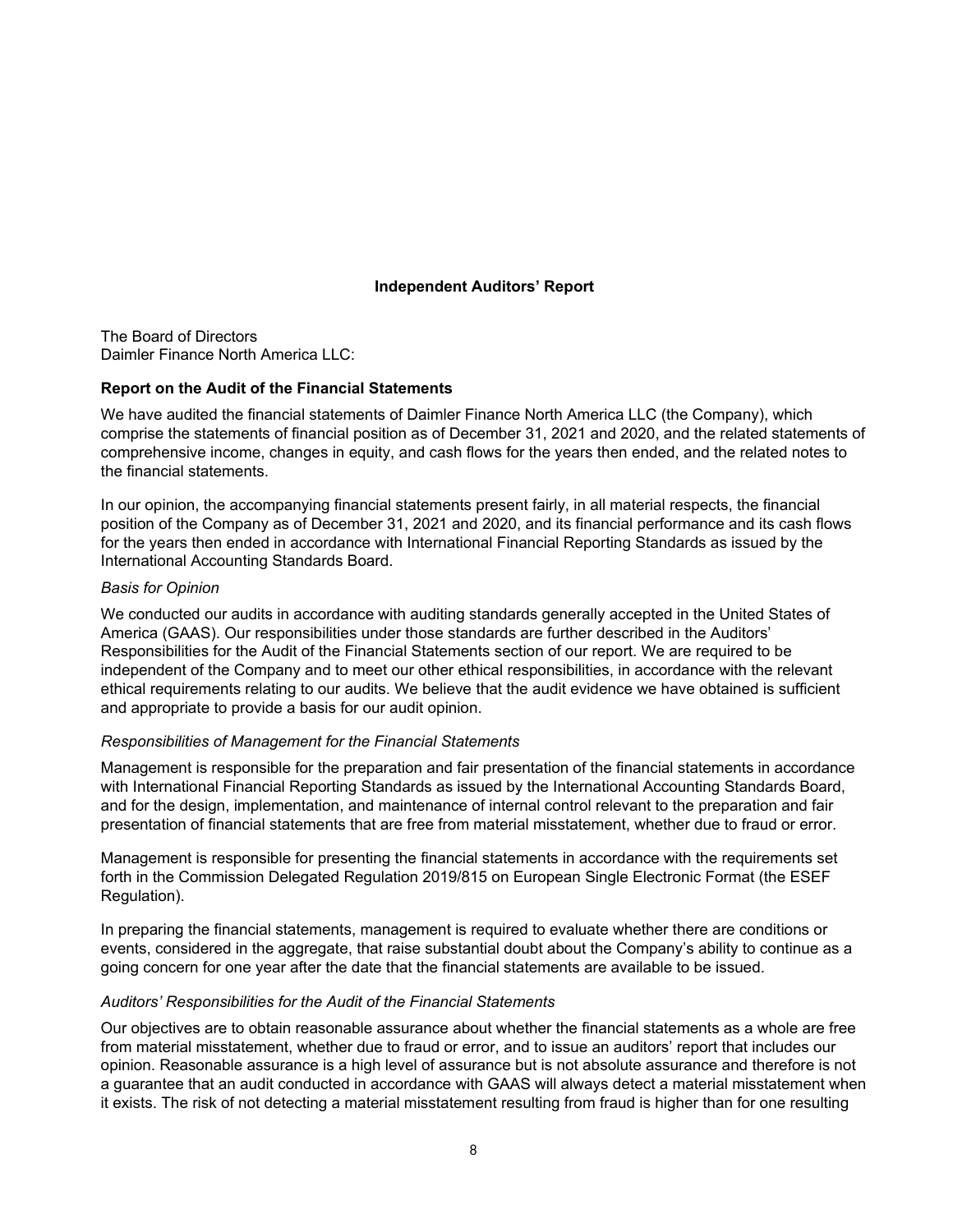from error, as fraud may involve collusion, forgery, intentional omissions, misrepresentations, or the override of internal control. Misstatements are considered material if there is a substantial likelihood that, individually or in the aggregate, they would influence the judgment made by a reasonable user based on the financial statements.

Our responsibilities include assessing whether the financial statements have been prepared, in all material respects, in compliance with the requirements set forth in the ESEF Regulation.

In performing an audit in accordance with GAAS, we:

- Exercise professional judgment and maintain professional skepticism throughout the audit.
- Identify and assess the risks of material misstatement of the financial statements, whether due to fraud or error, and design and perform audit procedures responsive to those risks. Such procedures include examining, on a test basis, evidence regarding the amounts and disclosures in the financial statements.
- Obtain an understanding of internal control relevant to the audit in order to design audit procedures that are appropriate in the circumstances, but not for the purpose of expressing an opinion on the effectiveness of the Company's internal control. Accordingly, no such opinion is expressed.
- Evaluate the appropriateness of accounting policies used and the reasonableness of significant accounting estimates made by management, as well as evaluate the overall presentation of the financial statements.
- Conclude whether, in our judgment, there are conditions or events, considered in the aggregate, that raise substantial doubt about the Company's ability to continue as a going concern for a reasonable period of time.

We are required to communicate with those charged with governance regarding, among other matters, the planned scope and timing of the audit, significant audit findings, and certain internal control related matters that we identified during the audit.

#### *Other Information*

Management is responsible for the other information included in the annual report. The other information comprises the Management Report (consisting of pages 4/29 to 7/29) but does not include the financial statements and our auditor's report thereon. Our opinion on the financial statements does not cover the other information, and we do not express an opinion or any form of assurance thereon.

In connection with our audit of the financial statements, our responsibility is to read the other information and consider whether a material inconsistency exists between the other information and the financial statements, or the other information otherwise appears to be materially misstated. If, based on the work performed, we conclude that an uncorrected material misstatement of the other information exists, we are required to describe it in our report.

### **Report on Other Legal and Regulatory Requirements**

We have evaluated the compliance of the financial statements of the Company as of and for the years ended December 31, 2021 and 2020 with the relevant statutory requirements set forth in the ESEF Regulation that are applicable to financial statements.

For the Company, the relevant statutory requirements relate to financial statements being prepared in a valid XHTML format.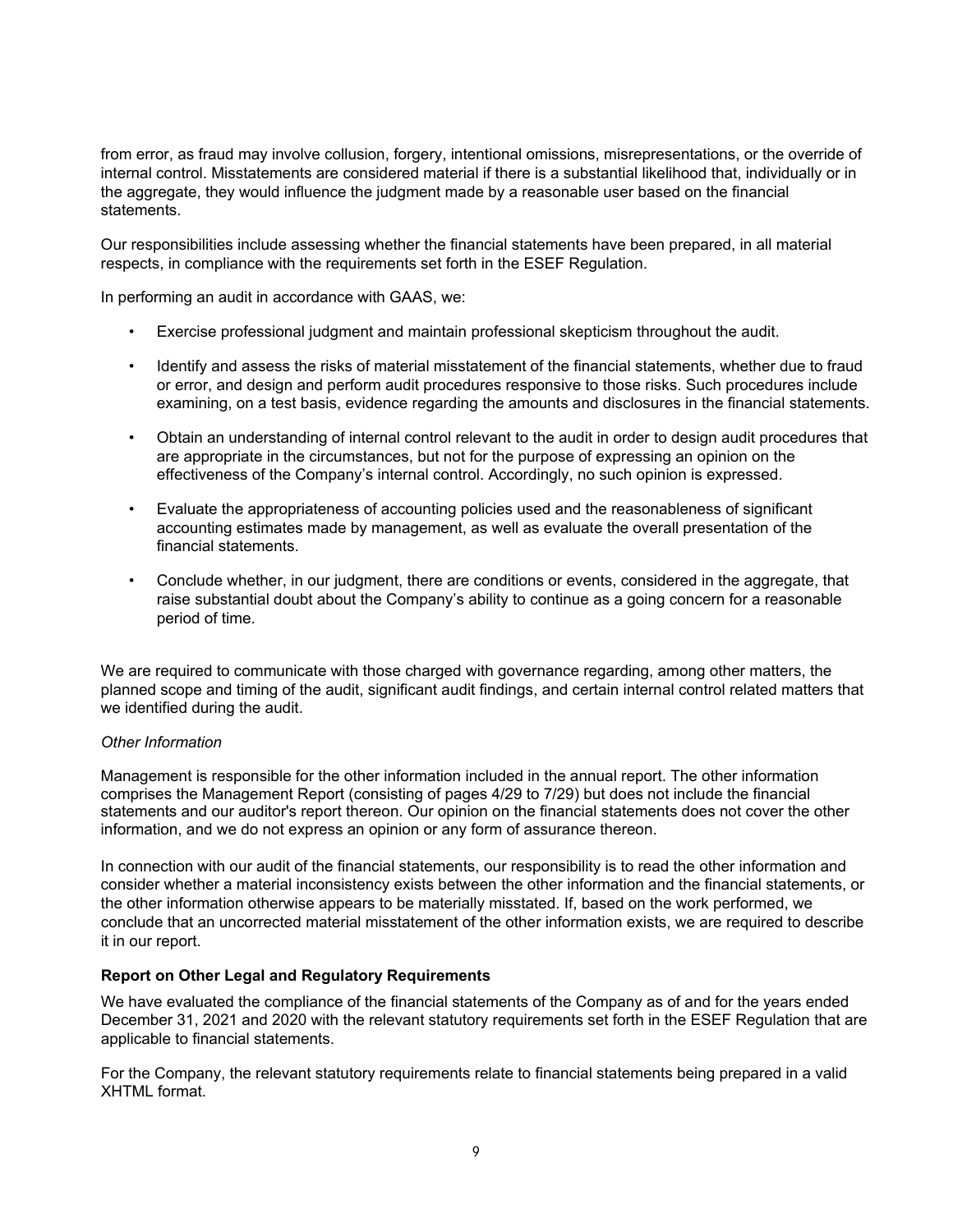In our opinion, the financial statements of the Company as of and for the years ended December 31, 2021 and 2020, identified as DFNA\_Annual\_Report\_2021.zip, have been prepared, in all material respects, in compliance with the requirements set forth in the ESEF Regulation.

/s/ KPMG LLP

Detroit, Michigan

April 27, 2022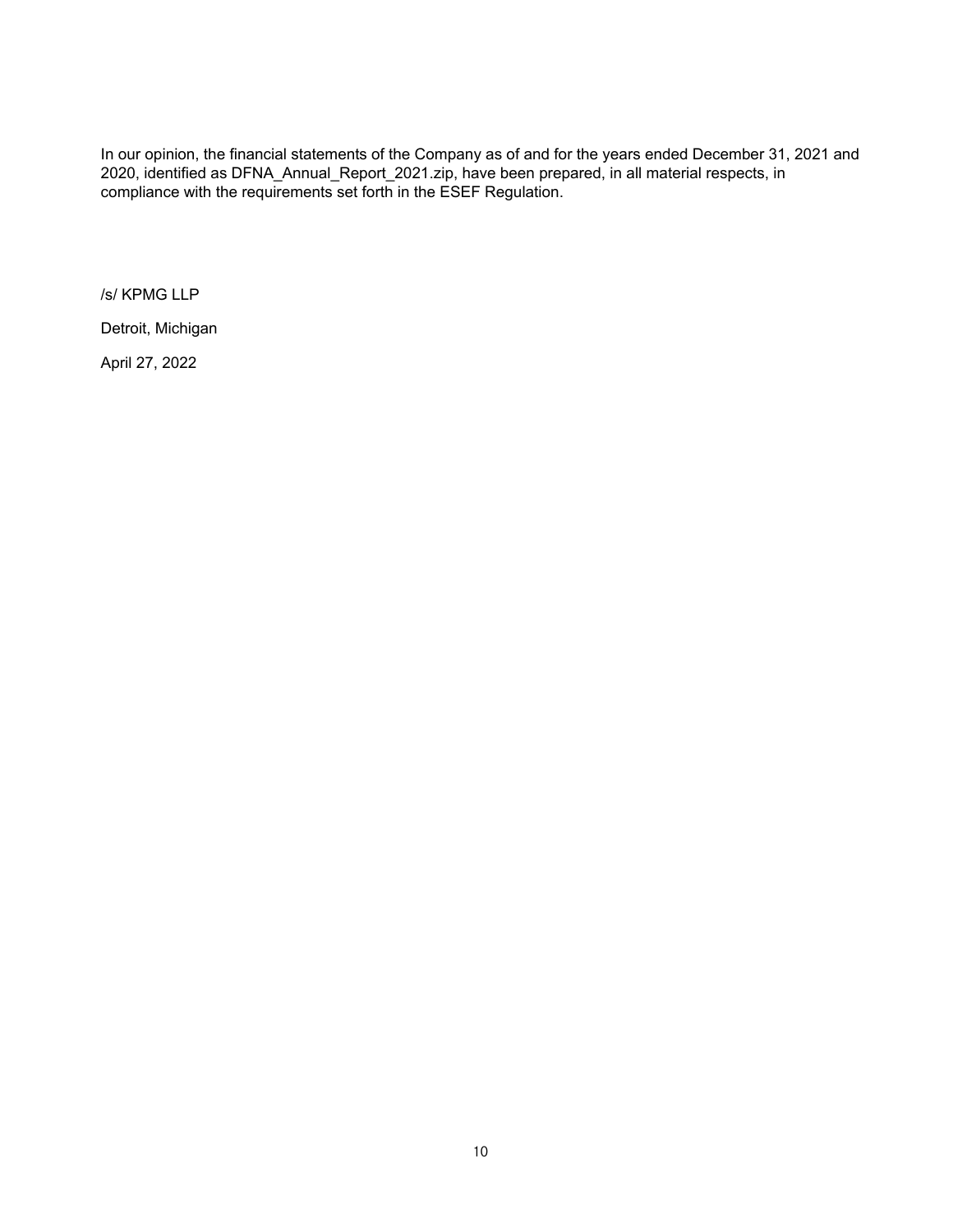|                                    |             | Year ended December 31, |            |  |
|------------------------------------|-------------|-------------------------|------------|--|
|                                    | <b>Note</b> | 2021                    | 2020       |  |
| Interest income - related parties  |             | 712,647                 | 896,911    |  |
| Interest expense - third parties   |             | (712, 647)              | (896, 911) |  |
| Guarantee fees - MBGAG             | 4           | (29, 867)               | (36,521)   |  |
| Net interest expense               |             | (29, 867)               | (36, 521)  |  |
|                                    |             |                         |            |  |
| Other financial income / (expense) | 5           | 4                       | (8)        |  |
| Administrative expenses            | 4           | (2,619)                 | (3,371)    |  |
| Reimbursement of expenses from DNA | 4           | 32,482                  | 39,900     |  |
| Net income                         |             |                         |            |  |
| Other comprehensive income         |             |                         |            |  |
| <b>Total comprehensive income</b>  |             |                         |            |  |

## Statement of Comprehensive Income

The accompanying notes on pages 15 to 29 are an integral part of the financial statements.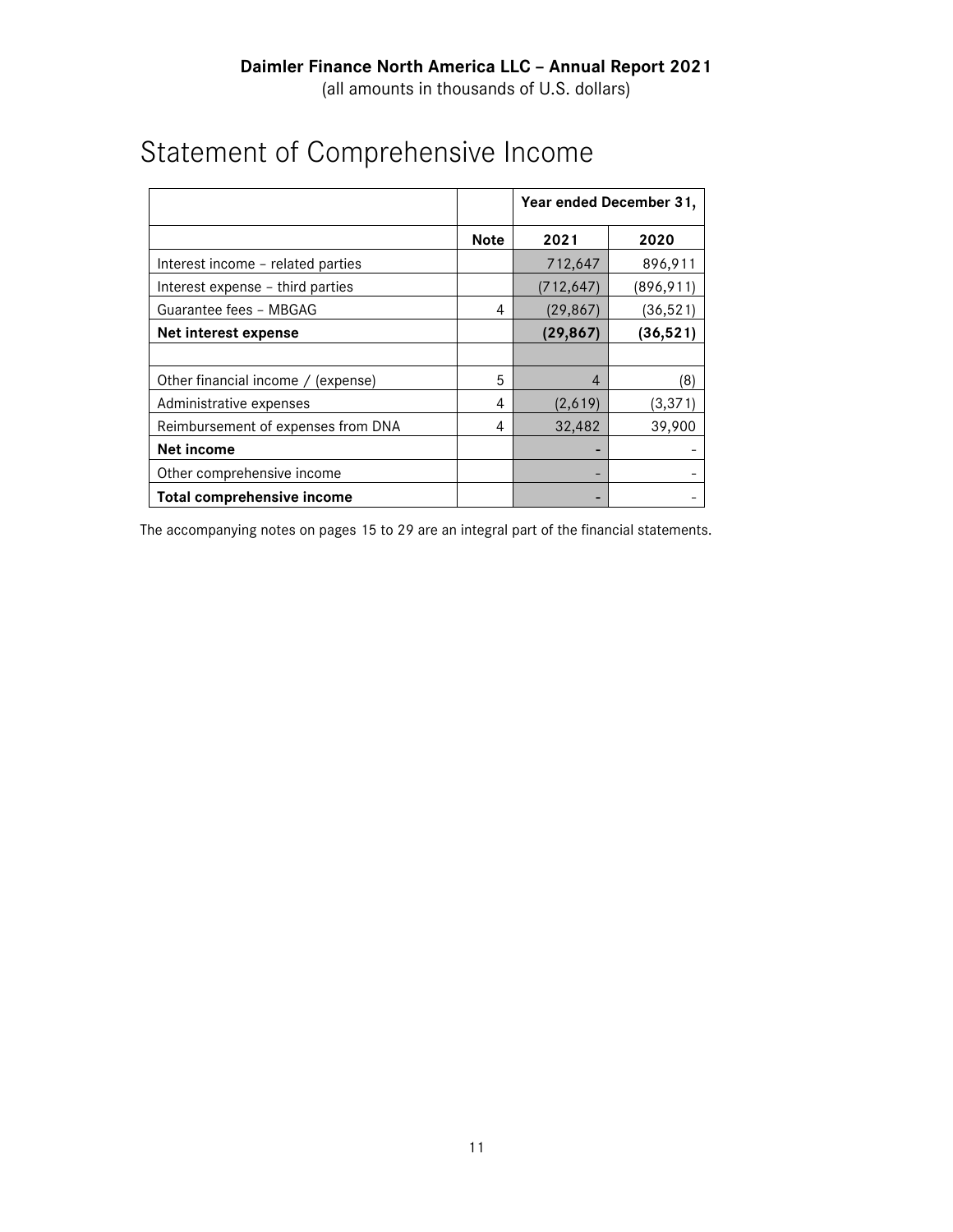|                                      |                | December 31, |            |  |
|--------------------------------------|----------------|--------------|------------|--|
|                                      | <b>Note</b>    | 2021         | 2020       |  |
| <b>Assets</b>                        |                |              |            |  |
| Receivables from related parties     | 4              | 13,947,625   | 16,691,862 |  |
| <b>Total non-current assets</b>      |                | 13,947,625   | 16,691,862 |  |
| Receivables from related parties     | 4              | 5,762,972    | 10,313,187 |  |
| Accrued interest income from DNA     | 4              | 205,193      | 253,817    |  |
| <b>Total current assets</b>          |                | 5,968,165    | 10,567,004 |  |
| <b>Total assets</b>                  |                | 19,915,790   | 27,258,866 |  |
|                                      |                |              |            |  |
| <b>Equity and liabilities</b>        |                |              |            |  |
| <b>Total equity</b>                  |                |              |            |  |
| Notes and bonds payable              | 7              | 13,947,625   | 16,691,862 |  |
| <b>Total non-current liabilities</b> |                | 13,947,625   | 16,691,862 |  |
| Payables to related parties          | 4,7            | 14,393       | 17,933     |  |
| Other provisions                     |                |              | 105        |  |
| Notes and bonds payable              | $\overline{7}$ | 5,748,579    | 10,295,149 |  |
| Accrued interest expense             | 7              | 205,193      | 253,817    |  |
| <b>Total current liabilities</b>     |                | 5,968,165    | 10,567,004 |  |
| <b>Total liabilities</b>             |                | 19,915,790   | 27,258,866 |  |
| <b>Total equity and liabilities</b>  |                | 19,915,790   | 27,258,866 |  |

## Statement of Financial Position

The accompanying notes on pages15 to 29 are an integral part of the financial statements.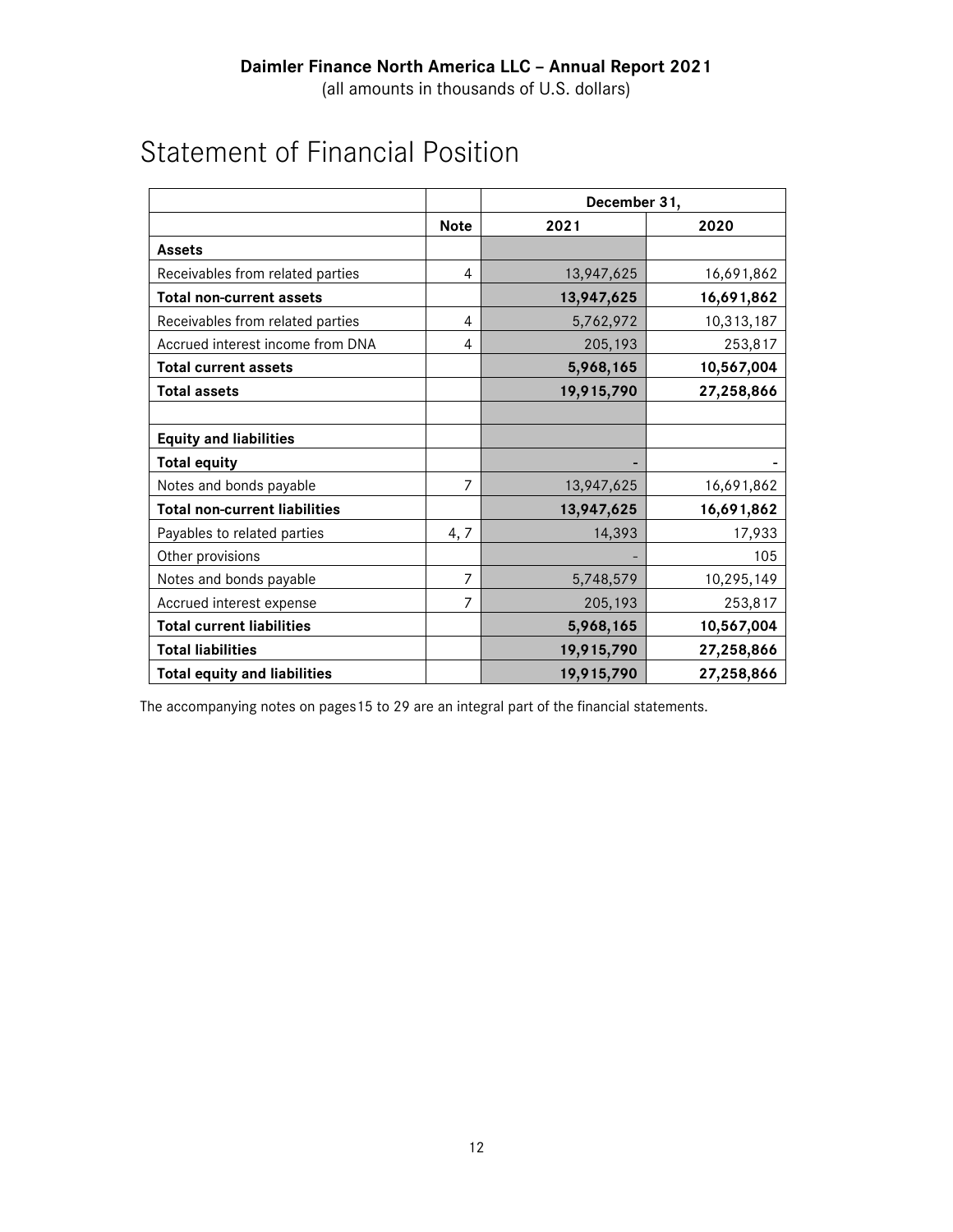## Statement of Changes in Equity

|                                                            | Member's<br>Investment | <b>Retained</b><br><b>Earnings</b> | <b>Other</b><br><b>Reserves</b> | Total<br><b>Equity</b> |
|------------------------------------------------------------|------------------------|------------------------------------|---------------------------------|------------------------|
| Balance at January 1, 2020                                 |                        |                                    |                                 |                        |
| Net income                                                 |                        |                                    |                                 |                        |
| <b>Total comprehensive income</b>                          |                        |                                    |                                 |                        |
| Transactions with members<br>directly recognized in equity |                        |                                    |                                 |                        |
| Balance at December 31, 2020                               |                        |                                    |                                 |                        |
| Net income                                                 |                        |                                    |                                 |                        |
| <b>Total comprehensive income</b>                          |                        |                                    |                                 |                        |
| Transactions with members<br>directly recognized in equity |                        |                                    |                                 |                        |
| Balance at December 31, 2021                               |                        |                                    |                                 |                        |

The accompanying notes on pages 15 to 29 are an integral part of the financial statements.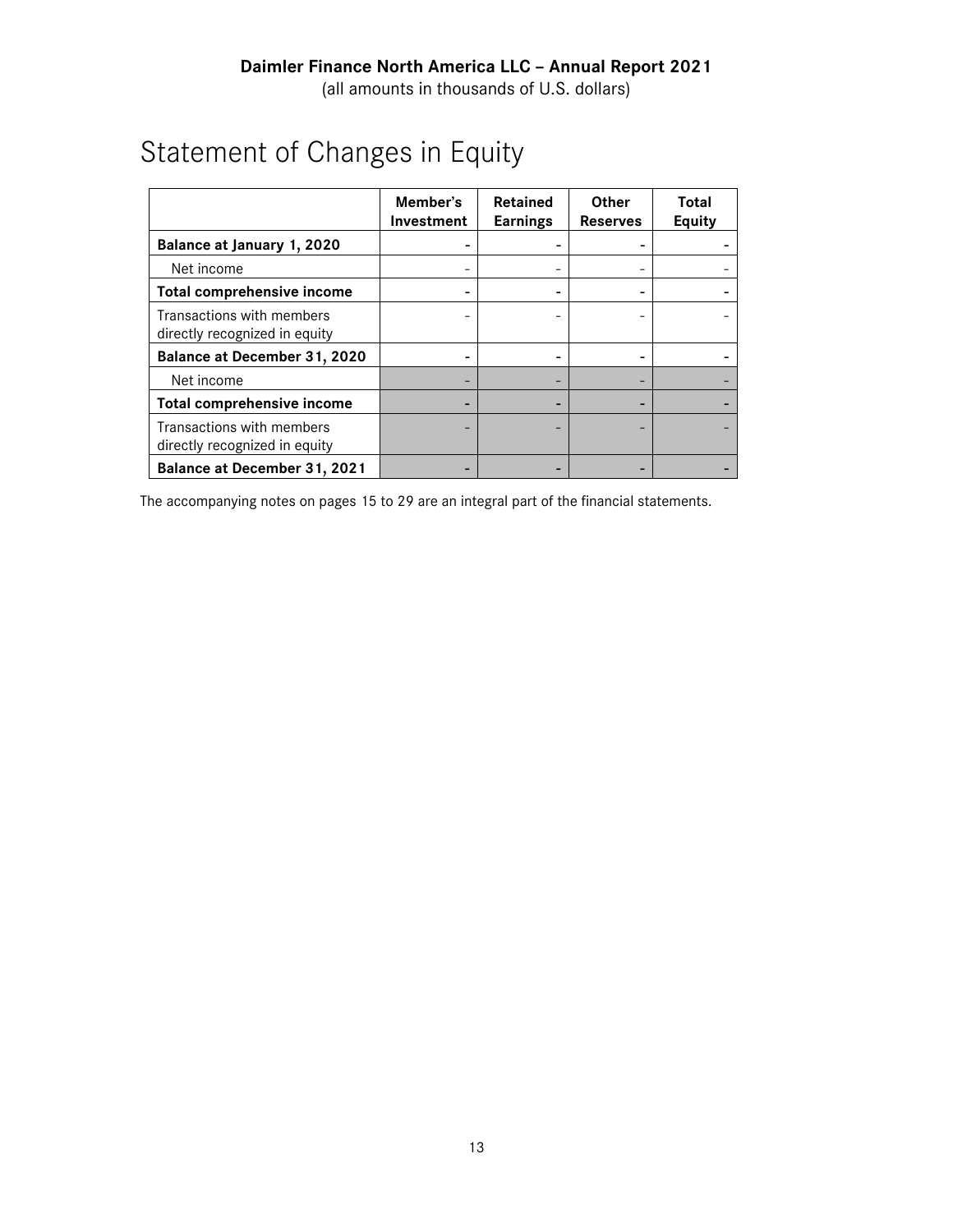## Statement of Cash Flows

|                                                          |             | Year ended December 31, |               |
|----------------------------------------------------------|-------------|-------------------------|---------------|
|                                                          | <b>Note</b> | 2021                    | 2020          |
| Net income                                               |             |                         |               |
| Adjustments for                                          |             |                         |               |
| Foreign exchange gains                                   | 5           | (4)                     | 8             |
| Non-cash interest expense                                |             | 20,443                  | 21,281        |
| Changes in                                               |             |                         |               |
| Receivables from related parties                         | 4           | 7,294,456               | 6,391,132     |
| Payables to related parties                              | 4           | (3, 540)                | (6, 374)      |
| Other provisions                                         |             | (105)                   | 99            |
| Net cash provided by/(used for) operating activities     |             | 7,311,250               | 6,406,146     |
| Net cash provided by/(used for) investing activities     |             |                         |               |
| Issuances of notes and bonds payable                     | 7           | 2,988,750               | 2,138,803     |
| Repayments of notes and bonds payable                    | 7           | (10, 300, 000)          | (7, 550, 000) |
| Repayments of commercial paper                           | 7           |                         | (994, 949)    |
| Net cash provided by/(used for) financing activities     |             | (7, 311, 250)           | (6, 406, 146) |
| Net increase/(decrease) in cash and cash equivalents     |             |                         |               |
| Cash and cash equivalents at the beginning of the period |             |                         |               |
| Cash and cash equivalents at the end of the period       |             |                         |               |
|                                                          |             |                         |               |
| Supplemental information: <sup>1</sup>                   |             |                         |               |
| Interest paid                                            |             | (740, 828)              | (920, 919)    |
| Interest received                                        |             | 740,828                 | 920,919       |

<sup>1</sup> All cash flows from interest are included in cash used in operating activities. The Company does not have any cash flows from income taxes and dividends.

The accompanying notes on pages 15 to 29 are an integral part of the financial statements.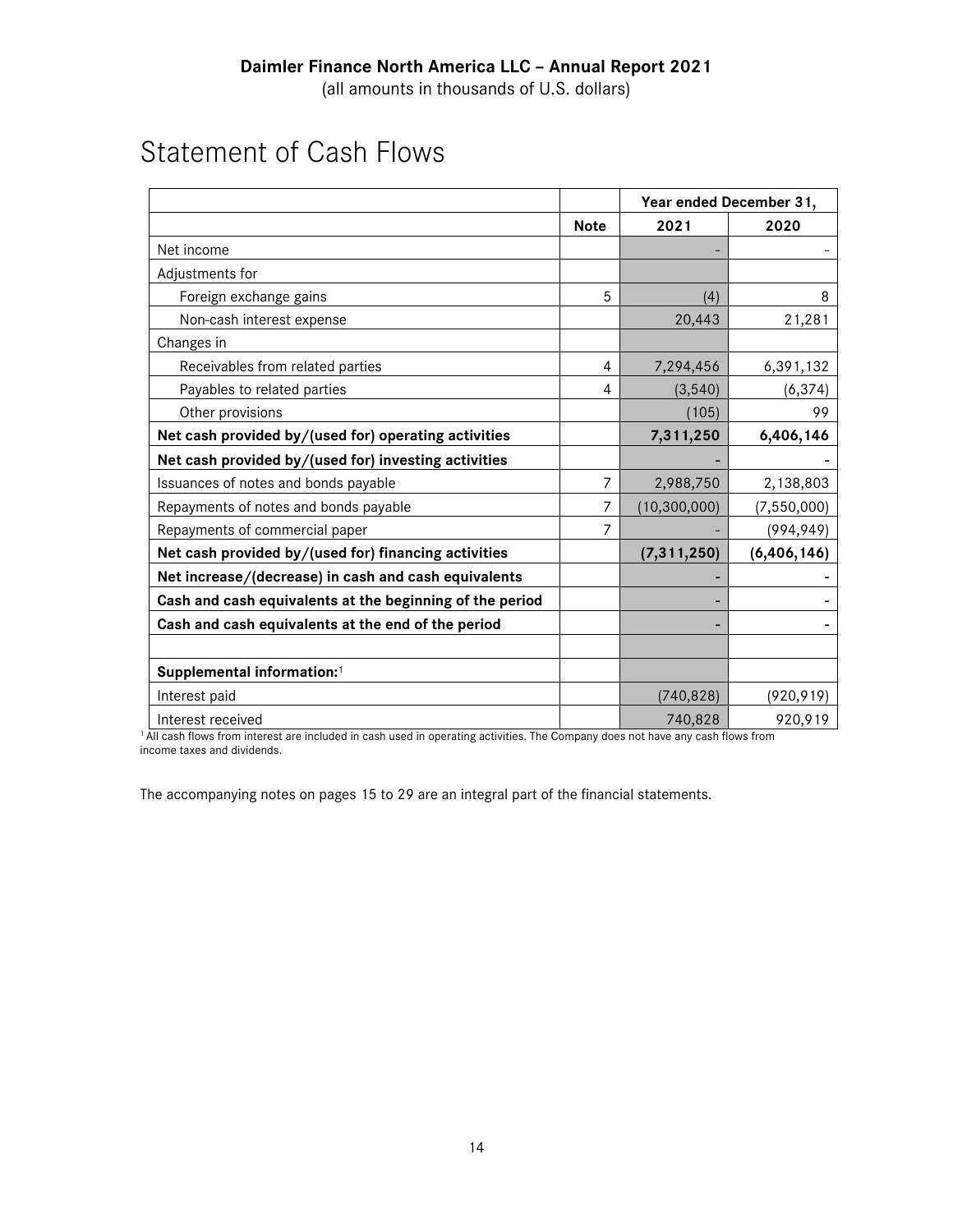## Notes to the Financial Statements

## **1. General information**

Daimler Finance North America LLC ("DFNA" or the "Company") is a limited liability company organized under the laws of Delaware. The Company is a wholly-owned subsidiary of Daimler North America Corporation ("DNA"), which is a wholly-owned subsidiary of Mercedes-Benz Capital Nederland B.V. ("MBCN"), which is in turn a wholly-owned subsidiary of Mercedes-Benz Group AG ("MBGAG"). Its registered office is located at 1209 Orange Street, Wilmington, Delaware 19801, USA.

On July 30, 2021, the Board of Management Daimler AG, with the approval of the Supervisory Board, decided on the spin-off of substantial parts of the Daimler Trucks & Buses segment, including the related financial services business (Daimler commercial vehicles business). The majority of the shareholders of Daimler AG approved the spin-off agreement at the Extraordinary General Meeting on October 1, 2021.

With the completion of the spin-off upon entry into the Commercial Register on December 9, 2021, the shareholders of Daimler AG received 65% of the shares in the newly founded Daimler Truck Holding AG. Since December 10, 2021, Daimler Truck AG has been listed on the stock exchange as the parent company of the independent Daimler Truck Group.

The spin-off did not have a direct impact on DFNA operations.

Also, the Extraordinary General Meeting approved the renaming of Daimler AG as Mercedes-Benz Group AG effective January 29, 2022. The commercial register entry took place on February 1, 2022. Also effective February 1, 2022, Daimler International Nederland B.V. changed its name to Mercedes-Benz Capital Nederland B.V.

DFNA accesses US and foreign capital markets to raise funds, which it lends to DNA through a consolidated funding and cash management system.

In the event of non-payment by DFNA, MBGAG irrevocably and unconditionally guarantees the debt holders the payment of the amounts corresponding to the principal of, and interest on the respective notes and bonds and commercial paper as they become due. DFNA and DNA entered into intercompany loan agreements which are intended to mirror DFNA's external borrowings such that interest expense with third parties is offset by corresponding interest income from DNA. DFNA has one reportable segment.

The Company's ultimate parent MBGAG produces consolidated financial statements that are available for public use.

On April 27, 2022, the Board of Directors of DFNA authorized the financial statements for issue.

## **2. Basis of preparation**

### **(a) Applied IFRS**

The financial statements have been prepared in accordance with International Financial Reporting Standards (IFRS) as issued by the International Accounting Standards Board (IASB).

### **(b) IFRS issued and adopted in the reporting period**

A number of new standards are effective for annual periods beginning after January 1, 2021, and earlier application is permitted; however the Company did not early adopt the new or amended standards in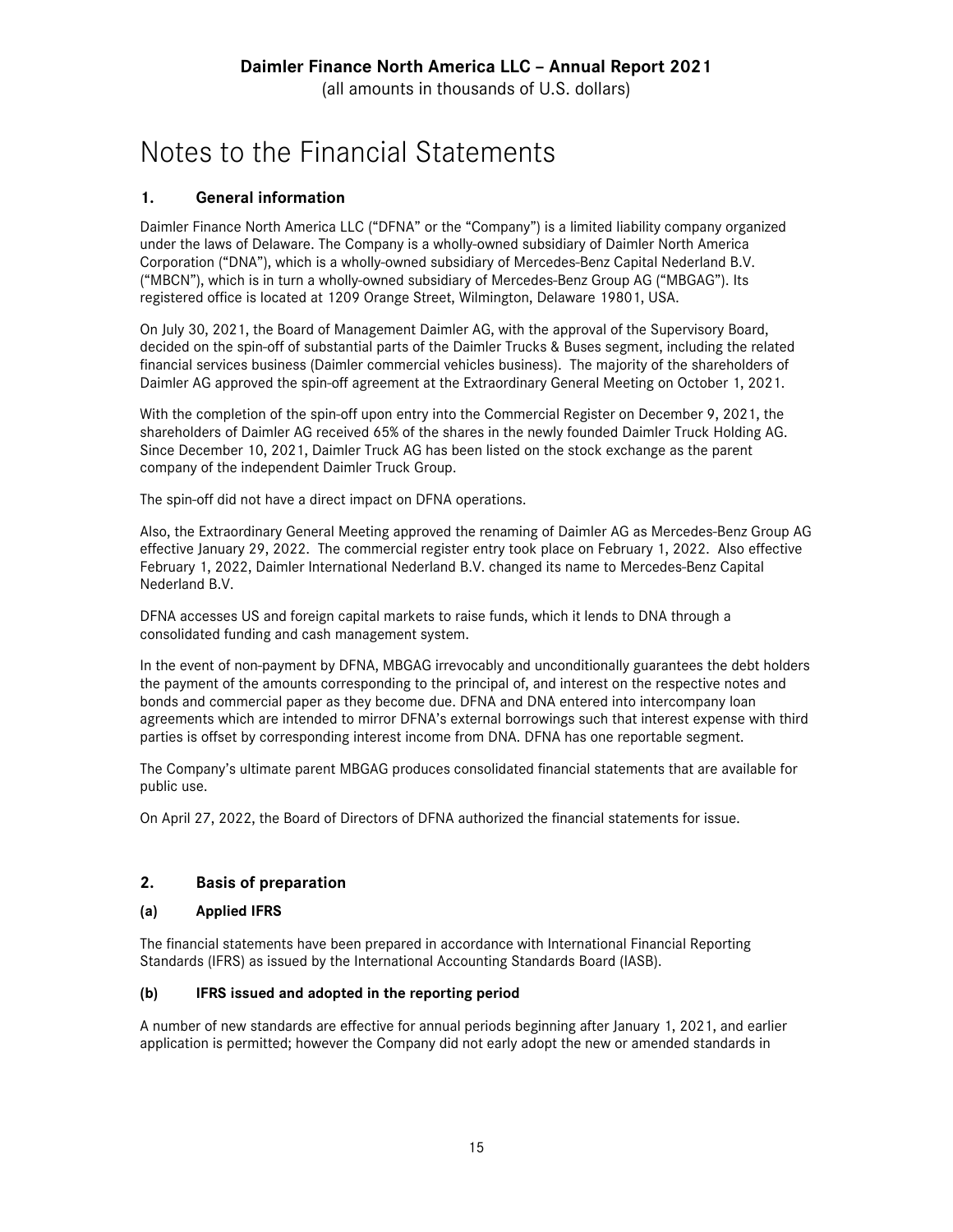(all amounts in thousands of U.S. dollars)

preparing these financial statements. No such amended standards or interpretations have a significant impact on the Company's financial statements.

The following amended standards did not have a significant impact on DFNA's financial statements:

- **•** IFRS16 Covid-19-Related Rent Concessions.
- Interest Rate Benchmark Reform Phase 2: Amendments to IFRS 9, IAS 39, IFRS 7, IFRS 4, and IFRS 16.

The following amended standard is not expected to have a significant impact on DFNA's financial statements:

• IFRS17 Insurance Contracts.

#### **(c) Basis of measurement**

The financial statements have been prepared on the historical cost basis.

#### **(d) Functional and presentation currency**

These financial statements are presented in U.S. dollars ("\$"), which is the Company's functional currency. The Company reports the financial information in thousands of U.S. dollars, except where indicated otherwise.

#### **(e) Presentation in the statement of financial position**

Presentation in the statement of financial position differentiates between current and non-current assets and liabilities. Assets and liabilities are classified as current if they mature within one year.

#### **(f) Accounting estimates and management judgements**

The preparation of financial statements requires management to make estimates and judgements that affect the application of accounting policies and the reported amounts of assets, liabilities, income and expenses. Actual results may differ from these estimates. Management's most important estimates relate to the fair values of the Company's notes and bonds payable and receivables from DNA. Refer to note 7 for additional information.

Estimates and judgements are reviewed on an ongoing basis. Revisions to accounting estimates are recognized in the period in which the estimate is revised and are applied prospectively.

#### **Management judgements**

#### *Recoverability of receivables from related parties*

At each reporting date, the carrying amounts of receivables from related parties are evaluated to determine whether there is objective significant increase in credit risk since initial recognition. Through December 31, 2021, the credit risk on receivables from related parties has not increased significantly since initial recognition. Therefore, the loss allowance for receivables from related parties would be measured at an amount equal to 12-month expected credit losses. Receivables from related parties are considered to have a low risk of default. Management considers the 12-month expected credit losses for receivables from related parties as immaterial.

#### **Estimates**

Significant areas of estimation uncertainty in applying accounting policies that have the most significant effect on the amounts disclosed in the financial statements relate to the fair value measurements for the Company's financial instruments.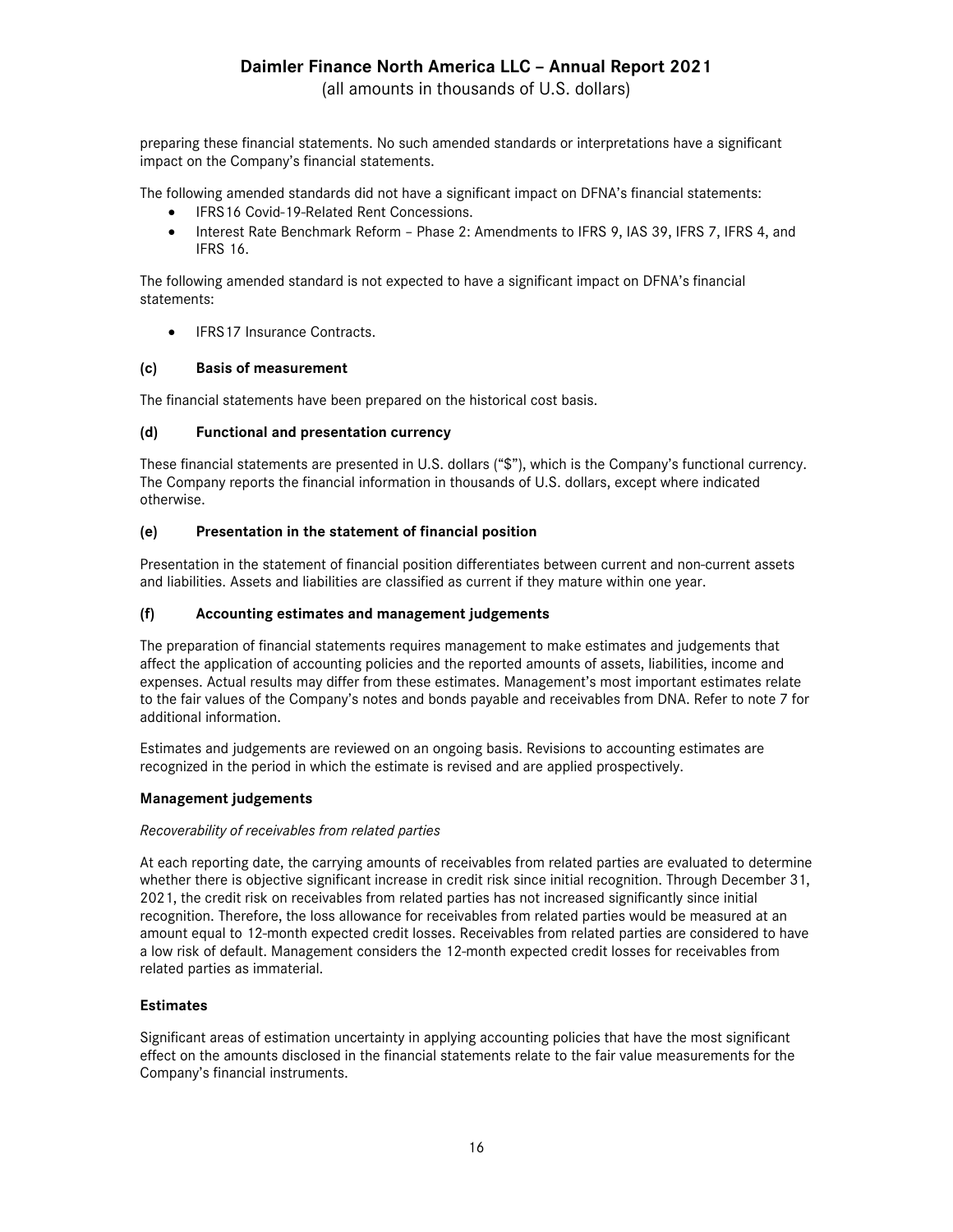(all amounts in thousands of U.S. dollars)

#### *Fair value of financial instruments*

The Company measures fair values of its financial instruments using the following hierarchy of methods:

- Quoted market prices in an active market for an identical instrument.
- Valuation techniques based on observable inputs. This category includes instruments valued using quoted market prices in active markets for similar instruments; quoted prices for similar instruments in markets that are considered less than active; or other valuation techniques where all significant inputs are directly or indirectly observable from market data.

Fair values of financial assets and financial liabilities that are traded in active markets are based on quoted market prices. For all other financial instruments the Company determines fair values using valuation techniques. In particular, the Company uses widely recognized valuation models for determining the fair value of common and simpler financial instruments, like interest rate and currency swaps that use only observable market data and require little management judgment. Observable prices and model inputs are usually available in the market for listed debt securities, exchange traded derivatives and simple over the counter derivatives like interest rate swaps. Availability of observable market prices and model inputs reduces the need for management judgment and estimation and also reduces the uncertainty associated with determination of fair values. Availability of observable market prices and inputs varies depending on the products and markets and is prone to changes based on specific events and general conditions in the financial markets.

## **3. Summary of significant accounting policies**

#### **(a) Interest income and expense**

Interest income and expense are recognized in the statement of comprehensive income using the effective interest method. The effective interest rate is the rate that exactly discounts the estimated future cash payments or receipts through the expected life of the financial asset or liability (or, where appropriate, a shorter period) to the carrying amount of the financial asset or liability. When calculating the effective interest rate, the Company estimates future cash flows considering all contractual terms of the financial instrument, except future credit losses.

The calculation of the effective interest rate includes all fees paid or received that are an integral part of the effective interest rate. Transaction costs include incremental costs that are directly attributable to the acquisition or issue of a financial asset or liability.

#### **(b) Income taxes**

The Company is a single member limited liability company. As such, the Company is not a taxable entity for federal and state income tax purposes. Rather, taxable income or loss is included in its member's federal and state income tax returns and any resulting income taxes are paid by the member.

#### **(c) Transactions with related parties**

DFNA is wholly owned by DNA and indirectly by MBGAG. Transactions with related parties in the normal course of business are recorded at the agreed upon exchange amount. Financial receivables and payables with related parties are entered into at prevailing market terms at the time of the transaction.

#### **(d) Financial assets**

Financial assets consist primarily of receivables from DNA, which arise from intercompany loans. The classification of financial instruments is based on the business model in which these instruments are held and on their contractual cash flows.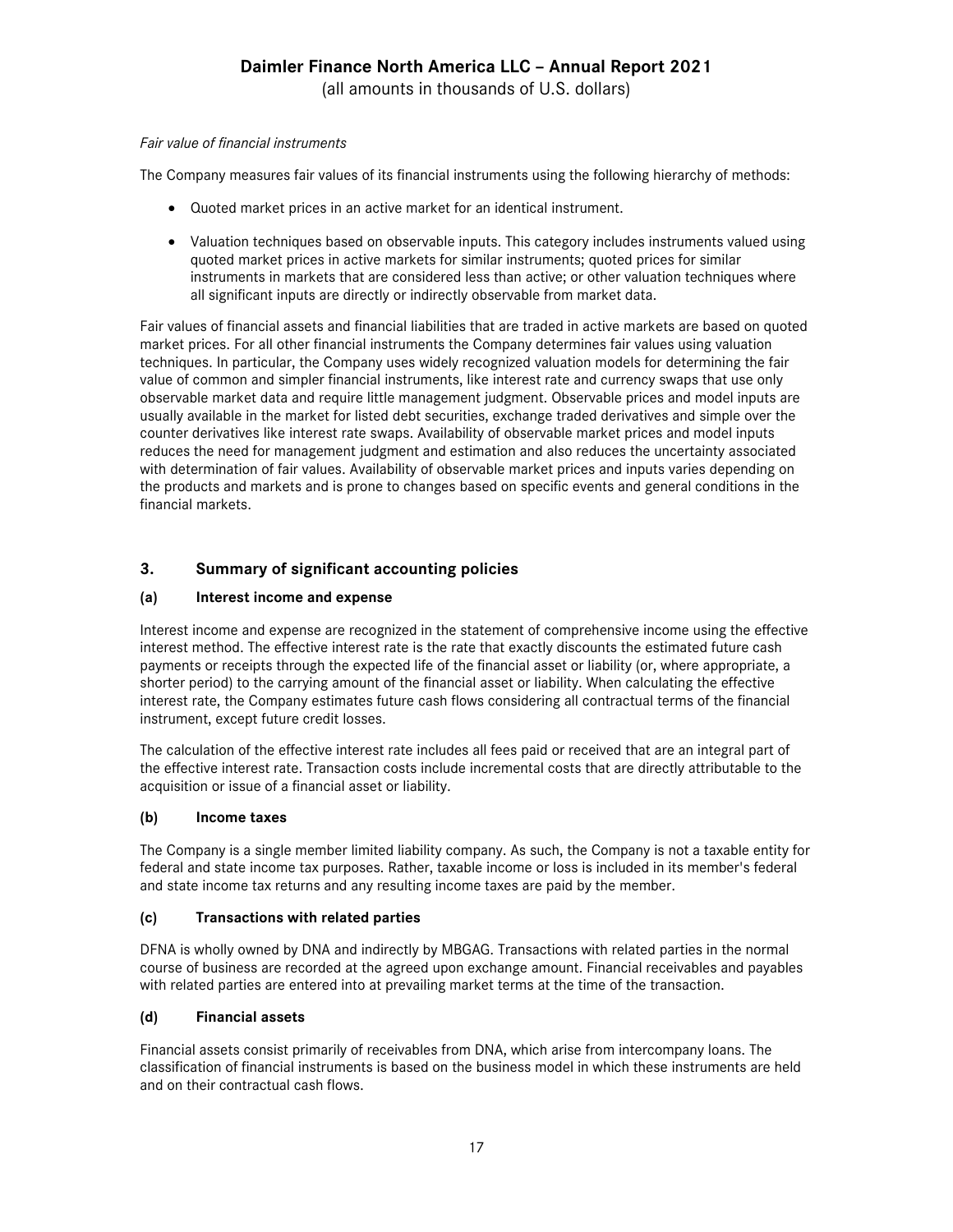(all amounts in thousands of U.S. dollars)

Financial assets that give rise to cash flows consisting solely of payments of principal and interest ("SPPI") are classified in accordance with DFNA's business model for holding these instruments. These business models are managed principally based on interest-rate structure and credit risk.

For the purposes of this assessment, "principal" is defined as the fair value of the financial assets on initial recognition. "Interest" is defined as consideration for the time value of money and for the credit risk associated with the principal amount outstanding during a particular period of time. In assessing whether the contractual cash flows are solely payments of principal and interest, DFNA considers the contractual terms of the instrument. This includes assessing whether the financial asset contains a contractual term that could change the timing or amount of contractual cash flows such that it would not meet this condition.

In making this assessment, DFNA considers:

- contingent events that would change the amount or timing of cash flows
- terms that may adjust the contractual coupon rate, including variable-rate features
- prepayment and extension features
- terms that limit DFNA's claim to cash flows of specified assets (e.g. non-recourse features)

The determination of the business model is made at the portfolio level and is based on management's intention and past transaction patterns. Assessments of the contractual cash flows are made on an instrument by instrument basis.

#### *Financial assets at amortized cost*

Financial assets at amortized cost are non-derivative financial assets with contractual cash flows that consist solely of payments of principal and interest on the nominal amount outstanding and which are held with the aim of collecting the contractual cash flows (business model "hold to collect").

After initial recognition, financial assets at amortized cost are subsequently carried at amortized cost using the effective interest method less any loss allowances. Gains and losses are recognized in profit or loss when the financial assets at amortized cost are impaired or derecognized. Interest effects on the application of the effective interest method are also recognized in profit or loss.

#### **Impairment of financial assets**

DFNA recognizes loss allowances for expected credit losses for financial assets other than those to be measured at fair value through profit or loss. The loss allowances for financial assets that are determined to have low credit risk at the reporting date or for which credit risk has not increased significantly since recognition (including receivable from related parties) are measured at 12-month expected credit losses.

When determining if the credit risk of a financial asset has increased significantly DFNA considers reasonable and supportable information that is relevant and available without undue cost or effort, including quantitative and qualitative information based on historical experience and forward-looking information.

DFNA assumes that the credit risk on a financial asset has increased significantly if it is more than 30 days past due.

#### *Measurement of expected credit losses*

Expected credit losses are measured as the probability-weighted present value of all cash shortfalls over the expected life of each financial asset. 12-months expected credit losses are a portion of expected credit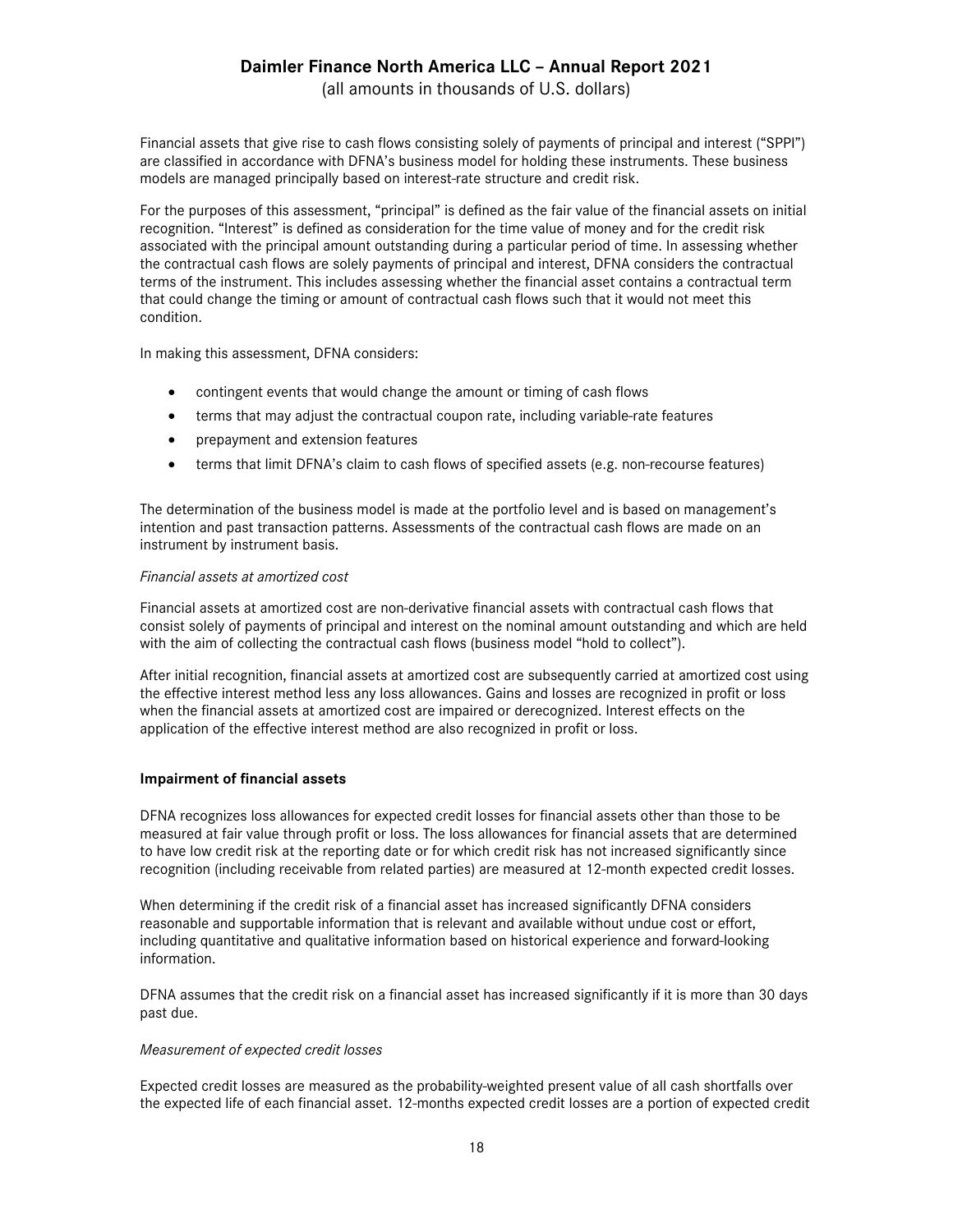(all amounts in thousands of U.S. dollars)

losses that result from default events that are possible within the next 12 months after the reporting date. Expected credit losses are discounted at the effective interest rate of the financial asset.

A financial instrument is written off when there is no reasonable expectation of recovering it in its entirety or a portion thereof, for example at the end of insolvency proceedings or after a court decision of uncollectibility.

#### **(e) Financial liabilities**

Financial liabilities include notes and bonds payable, commercial paper, payables to related parties, and accrued interest. New notes and bonds and commercial paper issuances are recognized at fair value based on quoted prices on the day of issuance minus transaction costs, if any. After initial recognition at fair value minus transaction costs, they are subsequently measured at amortized cost using the effective interest method.

#### **4. Transactions with related parties**

|                                                      | December 31 |            |  |
|------------------------------------------------------|-------------|------------|--|
|                                                      | 2021        | 2020       |  |
| Daimler North America Corporation                    | 19,710,045  | 27,004,385 |  |
| Daimler North America Corporation - accrued interest | 205,193     | 253,817    |  |
| Daimler North America Finance Corporation (DNAF)     | 552         | 664        |  |
| Total                                                | 19,915,790  | 27,258,866 |  |

The following table sets forth amounts receivable from related parties:

The receivables bear interest at fixed and variable rates ranging from 0.75% to 8.50%, with a weighted average interest rate of 3.85%. Variable rates are re-priced on a 3 month basis. Interest income is recorded using the effective interest method. The Company recorded interest income from DNA of \$712,647 in 2021 and \$896,873 in 2020. The Company holds cash receivables with DNAF, the US In-House Bank, and recorded interest income of \$3 in 2021 and \$38 in 2020.

As of December 31, 2021, aggregate annual maturities of receivables from related parties were as follows:

| Year        | Amount     |
|-------------|------------|
| 2022        | 5,968,164  |
| 2023        | 2,920,767  |
| 2024        | 3,340,873  |
| $\geq 2025$ | 7,685,986  |
| Total       | 19,915,790 |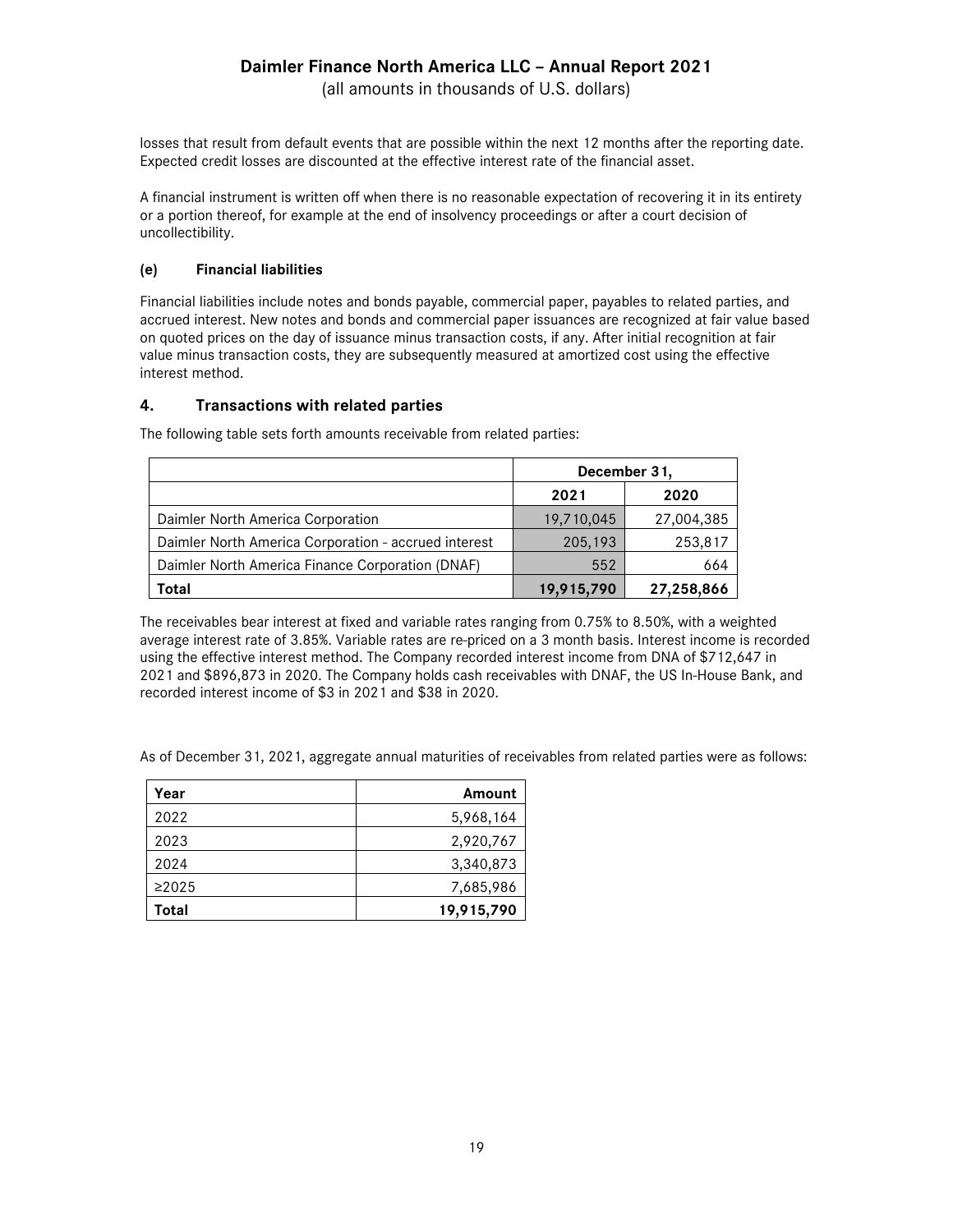(all amounts in thousands of U.S. dollars)

| Year        | Amount     |
|-------------|------------|
| 2021        | 10,567,004 |
| 2022        | 5,744,157  |
| 2023        | 2,918,011  |
| $\geq$ 2024 | 8,029,694  |
| Total       | 27,258,866 |

As of December 31, 2020, aggregate annual maturities of receivables from related parties were as follows:

The following table sets forth amounts payable to related parties which result from guarantee fees:

|                        | December 31, |        |
|------------------------|--------------|--------|
|                        | 2021         | 2020   |
| Mercedes-Benz Group AG | 14,393       | 17,933 |
| Total                  | 14,393       | 17.933 |

DFNA is charged fees for the full and unconditional guarantees on its outstanding notes and bonds and commercial paper programs by MBGAG. These fees are calculated as a set percentage of the outstanding notes and bonds and commercial paper at the end of each month at any given year. These guarantee fees were \$29,867 and \$36,521 for the years ended December 31, 2021 and 2020, respectively.

DFNA is charged for administrative overhead expenses by DNA. These expenses were \$2,108 and \$2,333 for the years ended December 31, 2021 and 2020, respectively, and are included in administrative expenses of \$2,619 and \$3,371 for the years ended December 31, 2021 and 2020 in the Statement of Comprehensive Income.

DFNA and DNA are also parties to agreements pursuant to which DNA reimburses DFNA for any and all expenses incurred in connection with the administration of DFNA's notes and bonds and commercial paper programs. These reimbursements are recognized in income - Reimbursement of expenses from DNA.

The receivable for reimbursement of expenses from DNA amounted to \$13,842 as of December 31, 2021 and \$17,374 as of December 31, 2020.

There are no related party transactions with key management personnel as defined in IAS 24.

### **5. Other financial income / (expense)**

Other financial income includes foreign exchange from intercompany cash balances and invoices in EUR:

|                                                            | 2021 | 2020     |
|------------------------------------------------------------|------|----------|
| Result of foreign exchange transactions - gains / (losses) |      | (8)      |
| Total                                                      |      | ۱ס′<br>o |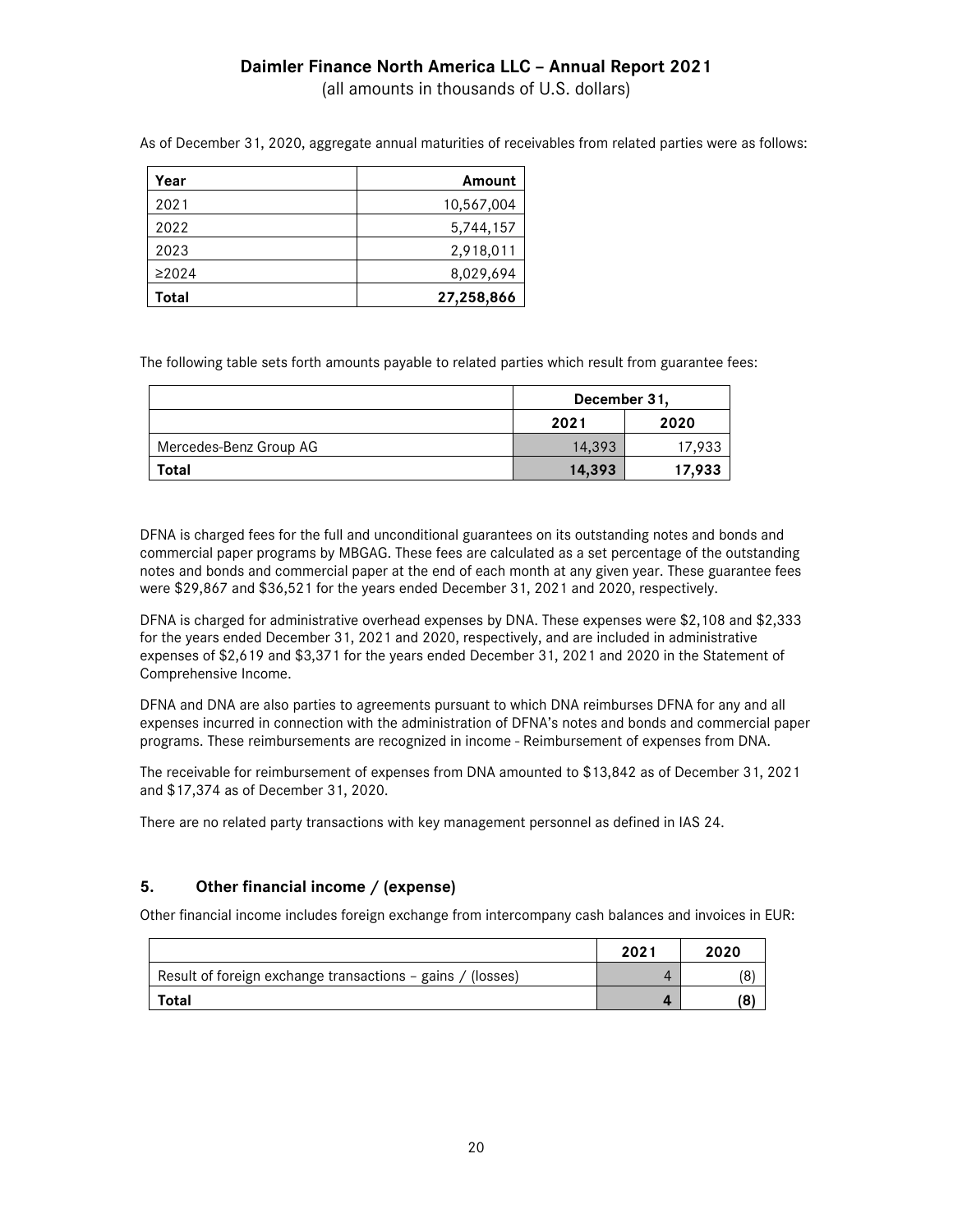(all amounts in thousands of U.S. dollars)

#### **6. Statement of cash flows**

| <b>Financing liabilities</b>                 | Notes and bonds<br>payable | Commercial<br>Paper | Total          |
|----------------------------------------------|----------------------------|---------------------|----------------|
| Balance at January 1, 2021 <sup>1</sup>      | 27,240,828                 |                     | 27,240,828     |
| Proceeds from Issuance                       | 2,988,750                  |                     | 2,988,750      |
| Repayments                                   | (10, 300, 000)             |                     | (10, 300, 000) |
| Total changes from financing cash flows      | (7, 311, 250)              |                     | (7, 311, 250)  |
| Interest expense                             | 712,647                    |                     | 712,647        |
| Interest paid                                | (740,828)                  |                     | (740, 828)     |
| <b>Total liability-related other changes</b> | (28, 181)                  |                     | (28,181)       |
| Balance at December 31, 2021 <sup>2</sup>    | 19,901,397                 |                     | 19,901,397     |

In 2021 the changes in liabilities arising from financing activities were as follows.

<sup>1</sup> Notes and bonds payable balance at January 1, 2021 includes accrued interest in the amount of \$253,817.<br><sup>2</sup> Notes and bonds payable balance at December 31, 2021 includes accrued interest in the amount of \$205,193.

In 2020 the changes in liabilities arising from financing activities were as follows.

| <b>Financing liabilities</b>                 | <b>Notes and bonds</b><br>payable | Commercial<br>Paper | <b>Total</b>  |
|----------------------------------------------|-----------------------------------|---------------------|---------------|
| Balance at January 1, 2020 <sup>1</sup>      | 32,673,036                        | 997,946             | 33,670,982    |
| Proceeds from Issuance                       | 2,138,803                         |                     | 2,138,803     |
| Repayments                                   | (7, 550, 000)                     | (994,949)           | (8, 544, 949) |
| Total changes from financing cash flows      | (5, 411, 197)                     | (99, 949)           | (6,406,146)   |
| Interest expense                             | 885,153                           | 11,758              | 896,911       |
| Interest paid                                | (906,164)                         | 14,755)             | (920, 919)    |
| <b>Total liability-related other changes</b> | (21,011)                          | (2,996)             | (24,008)      |
| Balance at December 31, 2020 <sup>2</sup>    | 27,240,828                        |                     | 27,240,828    |

1 Notes and bonds payable balance at January 1, 2020 includes accrued interest in the amount of \$299,106. 2 Notes and bonds payable balance at December 31, 2020 includes accrued interest in the amount of \$253,817.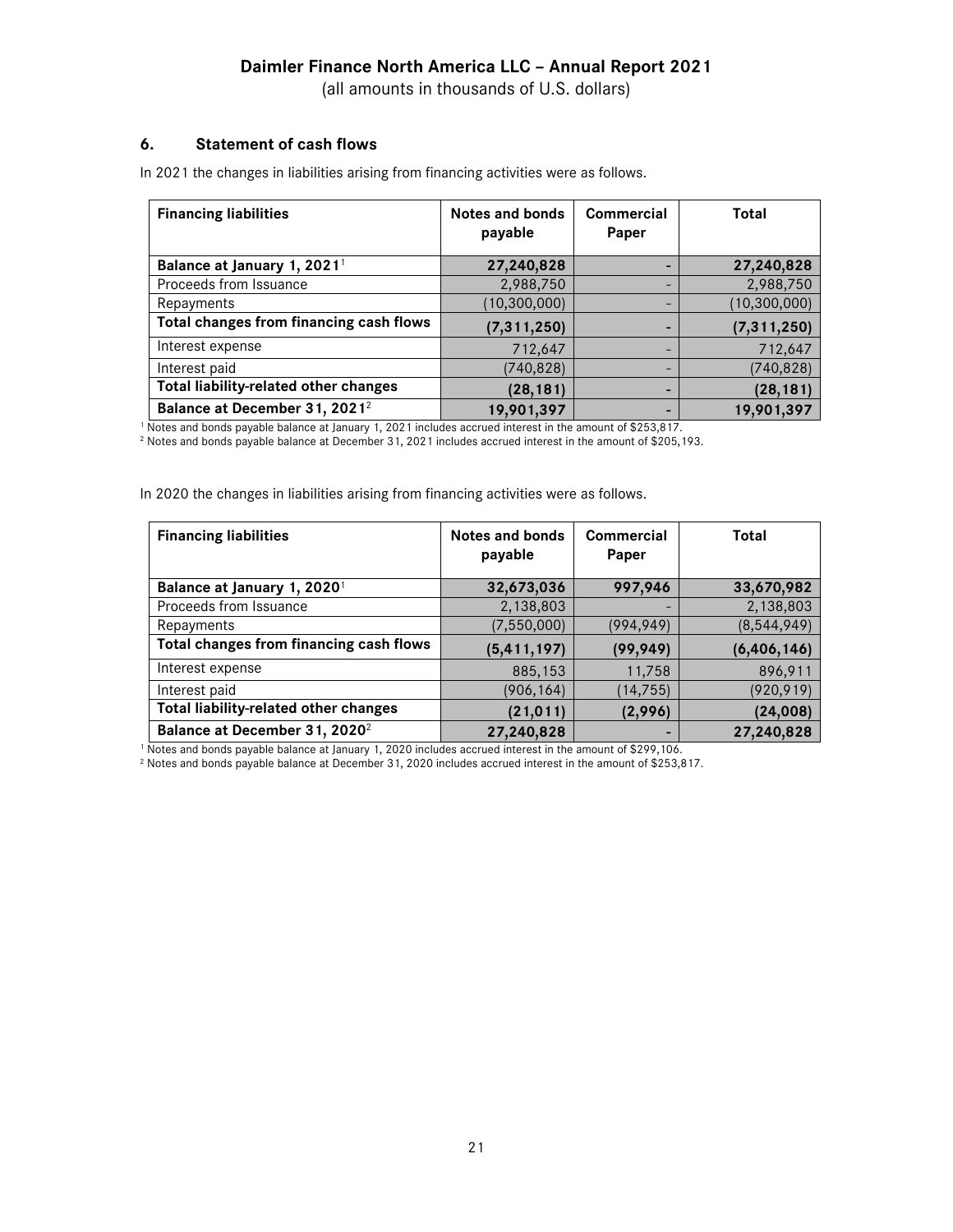(all amounts in thousands of U.S. dollars)

### **7. Financial instruments**

#### **(a) Carrying amounts and fair values of financial instruments**

The following table shows the carrying amounts and fair values of the Company's financial instruments. The fair value of a financial instrument is the price that would be received to sell an asset or paid to transfer a liability in an orderly transaction between market participants at the measurement date. Given the varying influencing factors, the reported fair values can only be viewed as indicators of the prices that may actually be achieved on the market. The fair values of financial instruments were calculated on the basis of market information available on the balance sheet date.

|                                                                 | December 31, 2021         |                   |                           | December 31, 2020 |
|-----------------------------------------------------------------|---------------------------|-------------------|---------------------------|-------------------|
|                                                                 | <b>Carrying</b><br>amount | <b>Fair value</b> | <b>Carrying</b><br>amount | <b>Fair value</b> |
| Financial assets at amortized<br>cost                           |                           |                   |                           |                   |
| Receivables from related<br>parties                             | 19,710,597                | 20,993,128        | 27,005,049                | 29,008,212        |
| Accrued interest income<br>from DNA                             | 205,193                   | 205,193           | 253,817                   | 253,817           |
| Total financial assets at<br>amortized cost                     | 19,915,790                | 21,198,321        | 27,258,866                | 29,262,029        |
| <b>Total financial assets</b>                                   | 19,915,790                | 21,198,321        | 27,258,866                | 29,262,029        |
| Financial liabilities carried at<br>amortized cost              |                           |                   |                           |                   |
| Notes and bonds payable                                         | 19,696,204                | 20,978,735        | 26,987,011                | 28,990,279        |
| Payables to related parties                                     | 14,393                    | 14,393            | 17,933                    | 17,933            |
| Accrued interest expense                                        | 205,193                   | 205,193           | 253,817                   | 253,817           |
| <b>Total financial liabilities</b><br>carried at amortized cost | 19,915,790                | 21,198,321        | 27,258,761                | 29,262,029        |
| <b>Total financial liabilities</b>                              | 19,915,790                | 21,198,321        | 27,258,761                | 29,262,029        |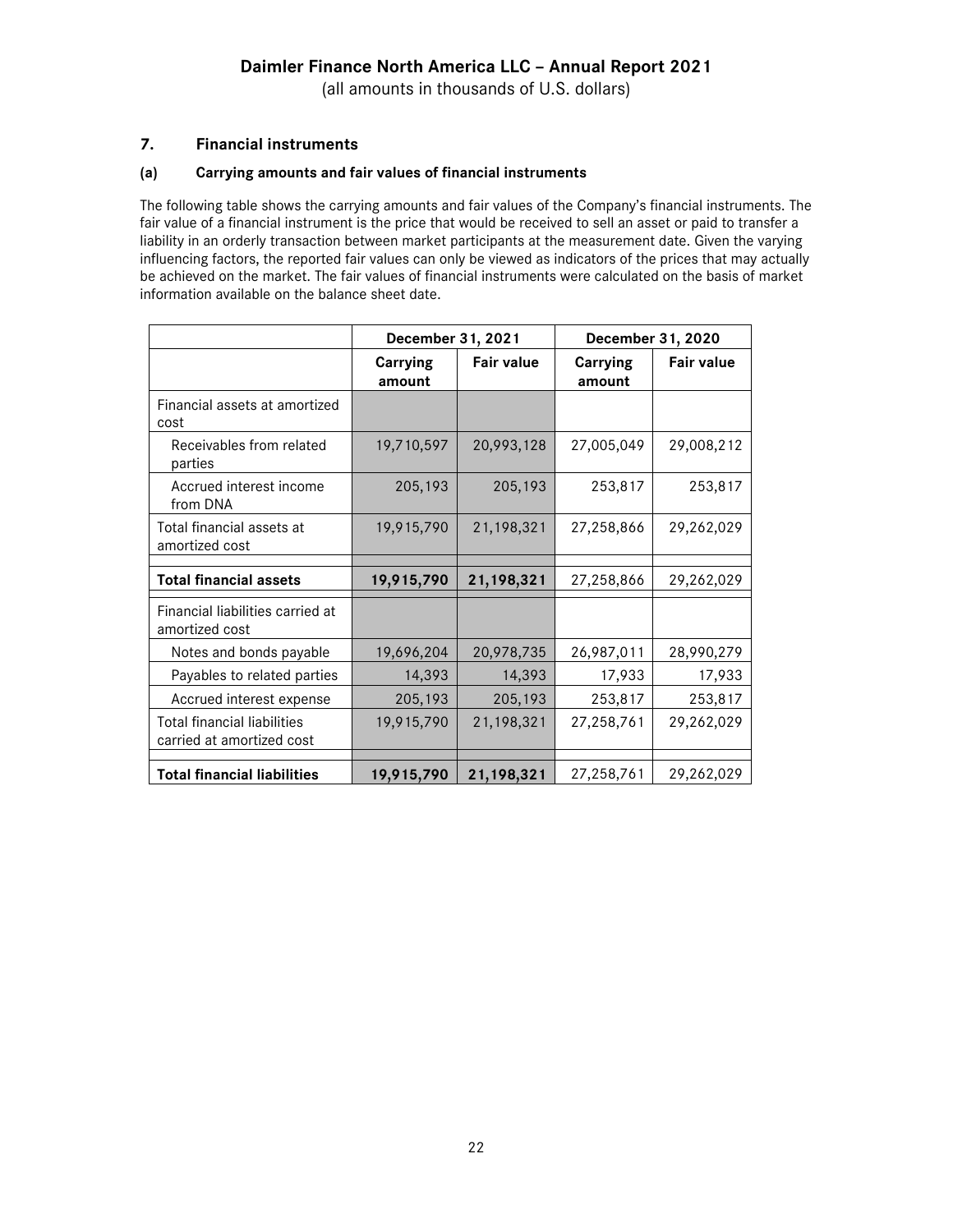(all amounts in thousands of U.S. dollars)

|                                                              | December 31, 2021 |                          |                      |                          | December 31, 2020 |                          |                      |            |
|--------------------------------------------------------------|-------------------|--------------------------|----------------------|--------------------------|-------------------|--------------------------|----------------------|------------|
|                                                              | <b>Total</b>      | Level $11$               | Level 2 <sup>2</sup> | Level $33$               | <b>Total</b>      | Level $11$               | Level 2 <sup>2</sup> | Level $33$ |
| Financial assets at<br>amortized cost                        | 21,198,321        | $\overline{\phantom{a}}$ | 21,198,321           | $\sim$                   | 29,262,029        | $\overline{\phantom{0}}$ | 29,262,029           |            |
|                                                              |                   |                          |                      |                          |                   |                          |                      |            |
| <b>Financial liabilities</b><br>carried at<br>amortized cost | 21,198,321        | 20,575,675               | 622,646              | $\overline{\phantom{a}}$ | 29,262,029        | 26,982,687               | 2,279,342            |            |
| thereof notes<br>and bonds                                   | 20,978,735        | 20,575,675               | 403,060              | -                        | 28,990,279        | 26,982,687               | 2,007,592            |            |
| thereof other<br>financial<br>liabilities                    | 219,586           | $\overline{\phantom{a}}$ | 219,586              | -                        | 271,750           | $\overline{\phantom{0}}$ | 271,750              |            |

Financial assets and liabilities not measured at fair value are classified into the following fair value hierarchy:

 $^1$  Fair value measurement based on quoted prices (unadjusted) in active markets for identical assets or liabilities.<br><sup>2</sup> Fair value measurement based on inputs for the asset or liability that are observable on active ma or indirectly (i.e. derived from prices).

<sup>3</sup> Fair value measurement based on inputs for the asset or liability that are not observable market data.

The fair values of financial instruments were calculated on the basis of market information available at the reporting date using the methods and assumptions presented below. Due to the short nature of accrued interest income, accrued interest expense, and payables to related parties, management assumes that their fair values are equal to the carrying amounts.

#### **Receivables from related parties**

DFNA holds receivables from DNA within a business model whose objective is to collect contractual cash flows. No material impairments have been recognized, and the Company does not believe that these receivables are at risk of being impaired. The Company believes that the fair value of the receivables from DNA approximates the fair value of the external notes and bonds payable at December 31, 2021 and 2020, as the terms and interest rates of the receivables from DNA are intended to mirror DFNA's external borrowings such that interest expense and debt maturities with third parties are offset by corresponding interest income and loan maturities from DNA.

#### **Notes and bonds payable**

When available, the Company uses quoted market prices for its issued notes and bonds and classifies such instruments as Level 1 in the fair value hierarchy. If quoted market prices are not available or for instruments with quoted prices in markets that are considered less than active, the fair value of notes and bonds is determined based on internal models calculating present values of the estimated cash flows and using observable inputs such as interest rates for similar types of instruments. Notes and bonds measured using simple proprietary models based on observable inputs are classified as Level 2 in the fair value hierarchy.

#### **Other financial liabilities**

Because of the short maturities of these financial instruments, the carrying amount approximates fair value.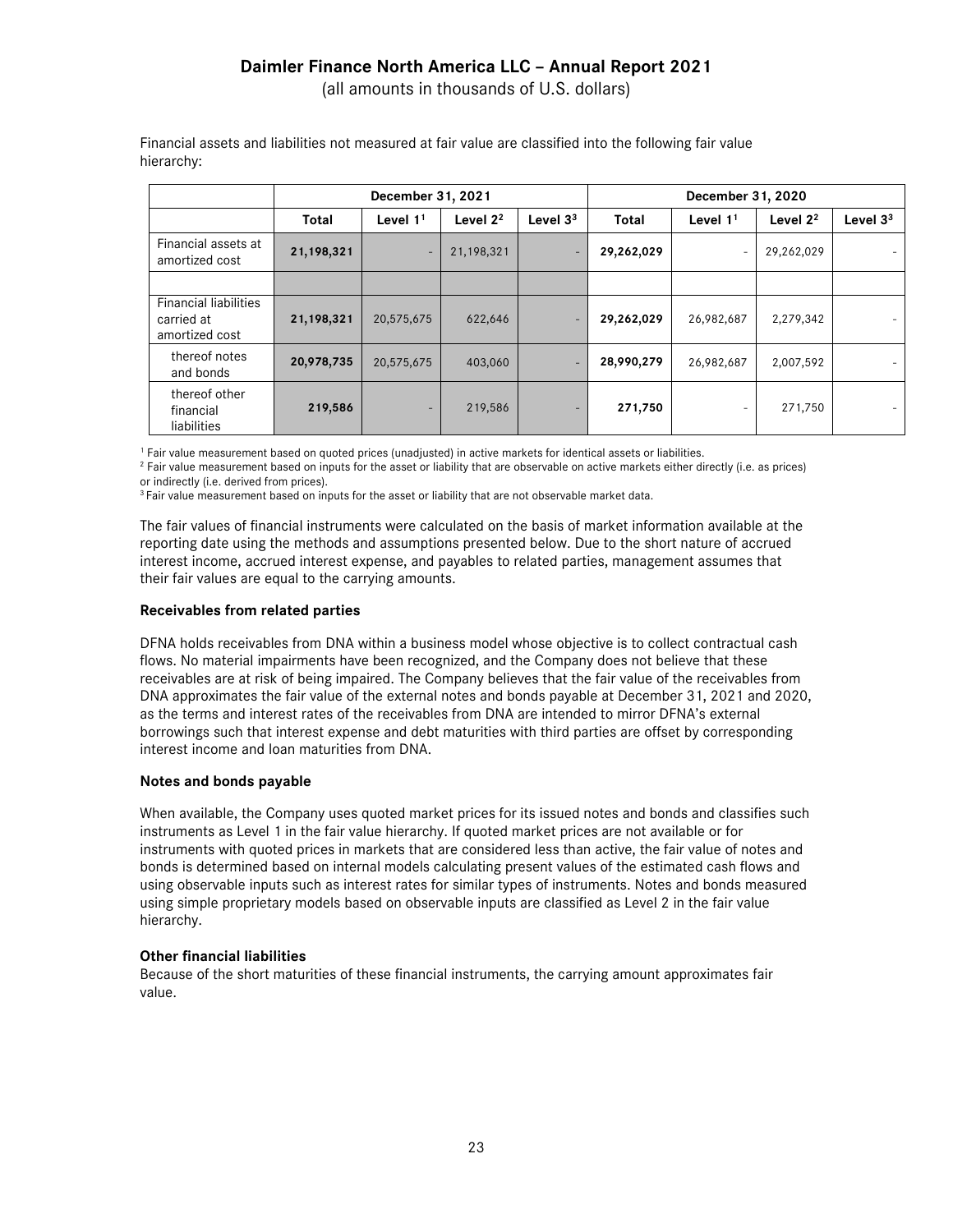(all amounts in thousands of U.S. dollars)

#### **(b) Notes and bonds payable**

DFNA's obligations under the notes and bonds program are fully and unconditionally guaranteed by its ultimate parent company, MBGAG. Contemporaneously, DFNA and DNA entered into an agreement according to which DNA reimburses DFNA for any and all fees incurred by DFNA in the course of the administration of the program. Terms and conditions of notes and bonds payable outstanding at December 31, 2021 are as follows:

| <b>US-Dollar Notes and Bonds</b> | Currency   | <b>Nominal interest</b><br>rate | Year of<br>maturity | Face value | Carrying amount |
|----------------------------------|------------|---------------------------------|---------------------|------------|-----------------|
| Medium Term Note                 | <b>USD</b> | 2.850%                          | 2022                | 250,000    | 249,985         |
| Medium Term Note                 | <b>USD</b> | 2.850%                          | 2022                | 850,000    | 849,919         |
| Medium Term Note                 | <b>USD</b> | Libor+0.90%                     | 2022                | 1,500,000  | 1,499,849       |
| Medium Term Note                 | <b>USD</b> | Libor+0.88%                     | 2022                | 700,000    | 699,932         |
| Medium Term Note                 | <b>USD</b> | 3.400%                          | 2022                | 1,200,000  | 1,199,638       |
| Medium Term Note                 | <b>USD</b> | 2.550%                          | 2022                | 1,250,000  | 1,249,255       |
| Medium Term Note                 | <b>USD</b> | 3.350%                          | 2023                | 675,000    | 674,189         |
| Medium Term Note                 | <b>USD</b> | 1.750%                          | 2023                | 1,250,000  | 1,247,974       |
| Medium Term Note                 | <b>USD</b> | 3.700%                          | 2023                | 600,000    | 599,157         |
| Medium Term Note                 | <b>USD</b> | Libor+0.84%                     | 2023                | 400,000    | 399,449         |
| Medium Term Note                 | <b>USD</b> | 3.650%                          | 2024                | 600,000    | 598,590         |
| Medium Term Note                 | <b>USD</b> | 0.750%                          | 2024                | 1,500,000  | 1,495,825       |
| Medium Term Note                 | <b>USD</b> | 2.700%                          | 2024                | 750,000    | 748,264         |
| Medium Term Note                 | <b>USD</b> | 3.250%                          | 2024                | 500,000    | 498,194         |
| Medium Term Note                 | <b>USD</b> | 2.125%                          | 2025                | 450,000    | 447,922         |
| Medium Term Note                 | <b>USD</b> | 3.300%                          | 2025                | 650,000    | 648,694         |
| Medium Term Note                 | <b>USD</b> | 3.500%                          | 2025                | 500,000    | 498,419         |
| Medium Term Note                 | <b>USD</b> | 1.450%                          | 2026                | 1,000,000  | 996,805         |
| Medium Term Note                 | <b>USD</b> | 3.450%                          | 2027                | 750,000    | 747,053         |
| Medium Term Note                 | <b>USD</b> | 3.750%                          | 2028                | 300,000    | 295,316         |
| Medium Term Note                 | <b>USD</b> | 3.750%                          | 2028                | 625,000    | 623,678         |
| Medium Term Note                 | <b>USD</b> | 4.300%                          | 2029                | 500,000    | 497,869         |
| Medium Term Note                 | <b>USD</b> | 3.100%                          | 2029                | 500,000    | 497,243         |
| Medium Term Note                 | <b>USD</b> | 2.625%                          | 2030                | 450,000    | 447,244         |
| Bond                             | <b>USD</b> | 8.500%                          | 2031                | 1,500,000  | 1,487,451       |
| Medium Term Note                 | <b>USD</b> | 2.450%                          | 2031                | 500,000    | 498,290         |
| Total                            |            |                                 |                     | 19,750,000 | 19,696,204      |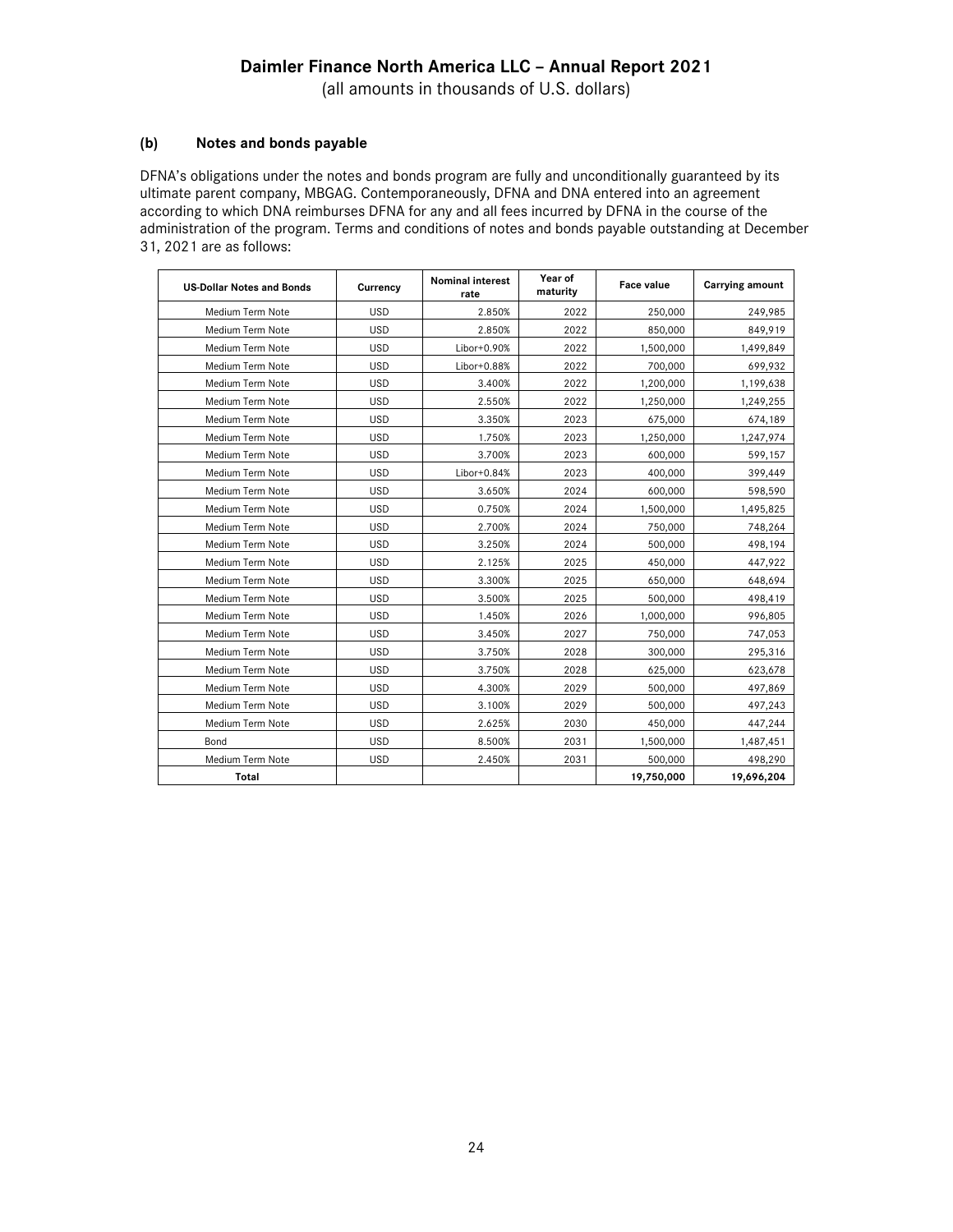(all amounts in thousands of U.S. dollars)

| <b>US-Dollar Notes and Bonds</b> | Currency   | <b>Nominal interest</b><br>rate | Year of<br>maturity | <b>Face value</b> | Carrying amount |
|----------------------------------|------------|---------------------------------|---------------------|-------------------|-----------------|
| Medium Term Note                 | <b>USD</b> | 2.300%                          | 2021                | 1,100,000         | 1,099,747       |
| Medium Term Note                 | <b>USD</b> | Libor+0.43%                     | 2021                | 400,000           | 399,971         |
| Medium Term Note                 | <b>USD</b> | 3.000%                          | 2021                | 550,000           | 549,845         |
| Medium Term Note                 | <b>USD</b> | Libor+0.45%                     | 2021                | 400.000           | 399.961         |
| Medium Term Note                 | <b>USD</b> | Libor+0.45%                     | 2021                | 750,000           | 749,927         |
| Medium Term Note                 | <b>USD</b> | 2.875%                          | 2021                | 650,000           | 649,839         |
| Medium Term Note                 | <b>USD</b> | Libor+0.55%                     | 2021                | 700,000           | 699,842         |
| Medium Term Note                 | <b>USD</b> | 3.350%                          | 2021                | 1,000,000         | 999,497         |
| Medium Term Note                 | <b>USD</b> | 2.000%                          | 2021                | 1,250,000         | 1,249,539       |
| Medium Term Note                 | <b>USD</b> | 3.875%                          | 2021                | 750,000           | 749,017         |
| Medium Term Note                 | <b>USD</b> | 2.200%                          | 2021                | 1,000,000         | 999,501         |
| Medium Term Note                 | <b>USD</b> | Libor+0.67%                     | 2021                | 500,000           | 499,718         |
| Medium Term Note                 | <b>USD</b> | 3.750%                          | 2021                | 1,250,000         | 1,248,745       |
| Medium Term Note                 | <b>USD</b> | 2.850%                          | 2022                | 850,000           | 849,269         |
| Medium Term Note                 | <b>USD</b> | 2.850%                          | 2022                | 250,000           | 250,316         |
| Medium Term Note                 | <b>USD</b> | Libor+0.90%                     | 2022                | 1,500,000         | 1,498,653       |
| Medium Term Note                 | <b>USD</b> | 3.400%                          | 2022                | 1,200,000         | 1,198,196       |
| Medium Term Note                 | <b>USD</b> | Libor+0.88%                     | 2022                | 700,000           | 699,466         |
| Medium Term Note                 | <b>USD</b> | 2.550%                          | 2022                | 1,250,000         | 1,248,258       |
| Medium Term Note                 | <b>USD</b> | 3.350%                          | 2023                | 675,000           | 673,575         |
| Medium Term Note                 | <b>USD</b> | 1.750%                          | 2023                | 1,250,000         | 1,246,371       |
| Medium Term Note                 | <b>USD</b> | Libor+0.84%                     | 2023                | 400.000           | 399.449         |
| Medium Term Note                 | <b>USD</b> | 3.700%                          | 2023                | 600.000           | 598,616         |
| Medium Term Note                 | <b>USD</b> | 3.650%                          | 2024                | 600.000           | 598,006         |
| Medium Term Note                 | <b>USD</b> | 2.700%                          | 2024                | 750,000           | 747,614         |
| Medium Term Note                 | <b>USD</b> | 3.250%                          | 2024                | 500,000           | 497,556         |
| Medium Term Note                 | <b>USD</b> | 2.125%                          | 2025                | 450,000           | 447,312         |
| Medium Term Note                 | <b>USD</b> | 3.300%                          | 2025                | 650,000           | 648,357         |
| Medium Term Note                 | <b>USD</b> | 3.500%                          | 2025                | 500,000           | 498,029         |
| Medium Term Note                 | <b>USD</b> | 3.450%                          | 2027                | 750,000           | 746,539         |
| Medium Term Note                 | <b>USD</b> | 3.750%                          | 2028                | 625,000           | 623,503         |
| Medium Term Note                 | <b>USD</b> | 3.750%                          | 2028                | 300,000           | 294,663         |
| Medium Term Note                 | <b>USD</b> | 4.300%                          | 2029                | 500,000           | 497,629         |
| Medium Term Note                 | <b>USD</b> | 3.100%                          | 2029                | 500,000           | 496,934         |
| Medium Term Note                 | <b>USD</b> | 2.625%                          | 2030                | 450,000           | 446,952         |
| Bond                             | <b>USD</b> | 8.500%                          | 2031                | 1,500,000         | 1,486,599       |
| Total                            |            |                                 |                     | 27.050.000        | 26.987.011      |

Terms and conditions of notes and bonds payable outstanding at December 31, 2020 are as follows:

#### **(c) Commercial paper**

In February 2011, DFNA entered into a \$3,000,000 private placement of a commercial paper program. DFNA's obligations under the commercial paper program are fully and unconditionally guaranteed by its ultimate parent company, MBGAG. As of December 31, 2021 and December 31, 2020 there was no commercial paper outstanding.

#### **8. Management of financial risks**

#### **(a) Introduction**

The global nature of the Mercedes-Benz Group businesses in the US exposes DFNA indirectly to the risks listed below: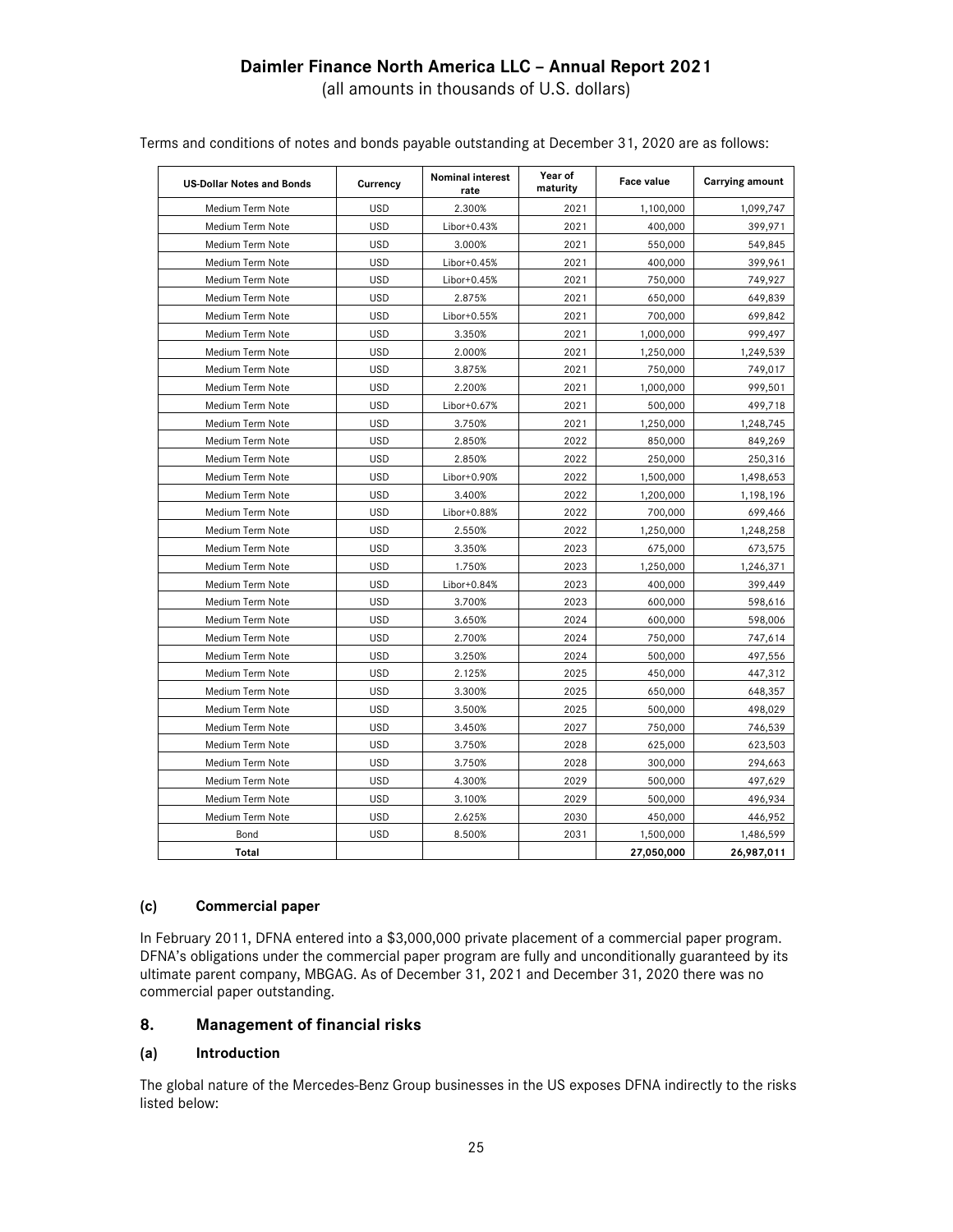(all amounts in thousands of U.S. dollars)

- credit risk
- liquidity risk
- finance market risks

However, the resulting effects of these risks on the Company's financial position, cash flows and profitability are all offset by the existing reimbursement agreements between DFNA and DNA as well as the unconditional guarantee issued by MBGAG for DFNA's outstanding notes and bonds and commercial paper. As a result, the Company is exposed to DNA's, and indirectly to its ultimate parent MBGAG's, intent and ability to effect the repayment of these receivables and honor the unconditional guarantee.

This note presents information about the Company's exposure to each of the above risks, and the objectives, policies and processes for measuring and managing risk. As part of its policies and processes for managing and measuring, if necessary, these risks, the Company monitors MBGAG's liquidity position. MBGAG's financial statements are publicly available.

Debt ratings are an assessment by the rating agencies of the credit risk associated with MBGAG and are based on information provided by MBGAG or other sources. Lower ratings generally result in higher borrowing costs and reduced access to capital markets. Standard & Poor's Rating Services ("S&P"), Moody's Investors Service, Inc. ("Moody's"), Fitch Ratings Ltd. ("Fitch"), the European rating agency Scope Ratings AG ("Scope"), and the Canadian agency DBRS ("DBRS") rate MBGAG's commercial paper (shortterm) and senior unsecured long-term debt (long-term).

In 2021, three agencies upgraded Mercedes-Benz Group AG's credit ratings. On July 27, 2021, S&P Global Ratings (S&P) increased its long-term rating for Mercedes-Benz Group AG from BBB+ to A- with a stable outlook. S&P justified these measures primarily with better-than-expected free cash flow and the good earnings development. On November 5, 2021, Fitch Ratings (Fitch) upgraded Mercedes-Benz Group AG's long-term issuer default rating from BBB+ to A- with a stable outlook. Fitch stated that the upgrade reflects the Group's rapidly improving profitability and the expectation that it will strengthen sustainably. DBRS upgraded its long-term rating for Mercedes-Benz Group AG and its rated subsidiaries from BBB (high) to A (low) with a stable outlook on November 18, 2021. At the same time, DBRS lifted its short-term rating from R-2 (high) to R-1 (low). DBRS justified this change with the improved assessment of business risk resulting from the spin-off of a majority stake in Daimler Truck.

|                 | S&P | Moody's | <b>Fitch</b> | <b>Scope</b> | <b>DBRS</b> |
|-----------------|-----|---------|--------------|--------------|-------------|
| Short-term debt | A-2 | $P-2$   | E۹           | S-1          | $R-1$ (low) |
| Long-term debt  | А-  | $A-3$   | А-           |              | A(low)      |

MBGAG's ratings as of December 31, 2021 were as follows:

MBGAG's ratings as of December 31, 2020 were as follows:

|                 | S&P  | Moody's | <b>Fitch</b> | <b>Scope</b> | <b>DBRS</b> |
|-----------------|------|---------|--------------|--------------|-------------|
| Short-term debt | A-2  | P-2     |              | S-1          | R-2(high)   |
| Long-term debt  | BBB+ | A-3     | BBB+         |              | BBB(high)   |

### **(b) General information on financial risks**

DFNA applies the guidelines established by its ultimate parent company, MBGAG, and when necessary, establishes its own guidelines unique to the transactions of the Company. The guidelines are established for risk controlling procedures and for the use of financial instruments, including a clear segregation of duties with regard to operating financial activities, settlement, accounting and controlling of financial instruments. The guidelines upon which the Company's risk management processes are based are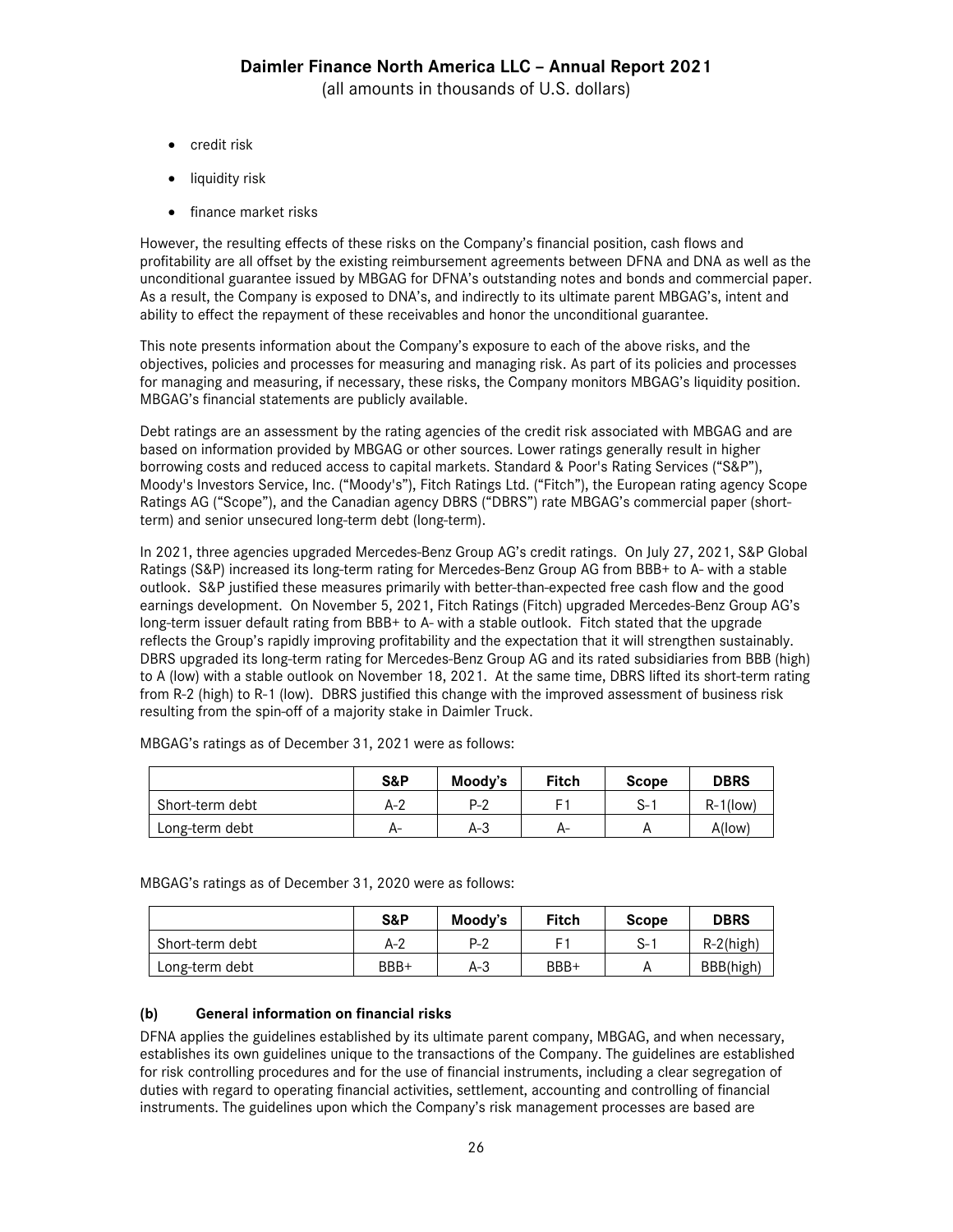(all amounts in thousands of U.S. dollars)

designed to identify and analyze these risks, to set appropriate risk limits and controls and to monitor the risks by means of reliable and up-to-date administrative and information systems. The guidelines and systems are regularly reviewed and adjusted to changes in markets and products.

#### **(c) Credit risk**

Credit risk is the risk of economic loss arising from counterparty's failure to repay or service debt in accordance with the contractual terms. Credit risk encompasses both the direct risk of default and the risk of a deterioration of creditworthiness as well as concentration risks.

The Company's assets consist primarily of receivables from DNA. As a result, the Company is exposed to DNA's, and indirectly to its ultimate parent MBGAG's, intent and ability to effect the repayment of these receivables. The maximum exposure to credit risk at the reporting date from receivables is equal to the carrying amount, which is equal to the total assets of the Company. As part of its policies and processes for managing and measuring, if necessary, the Company's exposure to credit risk, the Company monitors MBGAG's liquidity position.

### **(d) Liquidity risk**

Liquidity risk encompasses the risk that the Company will encounter difficulty in meeting obligations associated with its financial liabilities in full when due. DFNA's source of liquidity is its external borrowings. The funds are primarily used to finance working capital and capital expenditure requirements as well as the cash needs of the lease and financing business of the DNA subsidiaries.

Depending on its cash needs and market conditions, DFNA issues bonds and notes and commercial paper in various currencies. Adverse changes in the capital markets could increase DFNA's funding costs and limit the Company's financial flexibility.

Since July 2018, Mercedes-Benz Group has had a syndicated credit facility with a volume of €11 billion from a consortium of international banks at its disposal. Exercising an optional extension of one year grants additional financial flexibility for Mercedes-Benz Group until 2025. As of December 31, 2021, this credit line had not been utilized.

The liquidity runoff shown in the following table provides an insight into how the liquidity situation of the Company is affected by the cash flows of financial liabilities as of December 31, 2021. It comprises a runoff of the undiscounted contractual principal and interest cash outflows of the financing liabilities and undiscounted payments from other financing liabilities.

|                                | <b>Total</b> | 2022      | 2023      | 2024      | 2025      | 2026      | > 2027    |
|--------------------------------|--------------|-----------|-----------|-----------|-----------|-----------|-----------|
| Notes and bonds<br>- principal | 19,750,000   | 5,750,000 | 2,925,000 | 3,350,000 | 1,600,000 | 1,000,000 | 5,125,000 |
| Notes and bonds<br>- interest  | 2,689,826    | 527,421   | 418,873   | 355,088   | 296,631   | 256,375   | 835,438   |
| Payables to<br>related parties | 14,393       | 14,393    |           |           |           |           |           |
| <b>Total</b>                   | 22,454,219   | 6,291,814 | 3,343,873 | 3,705,088 | 1,896,631 | 1,256,375 | 5,960,438 |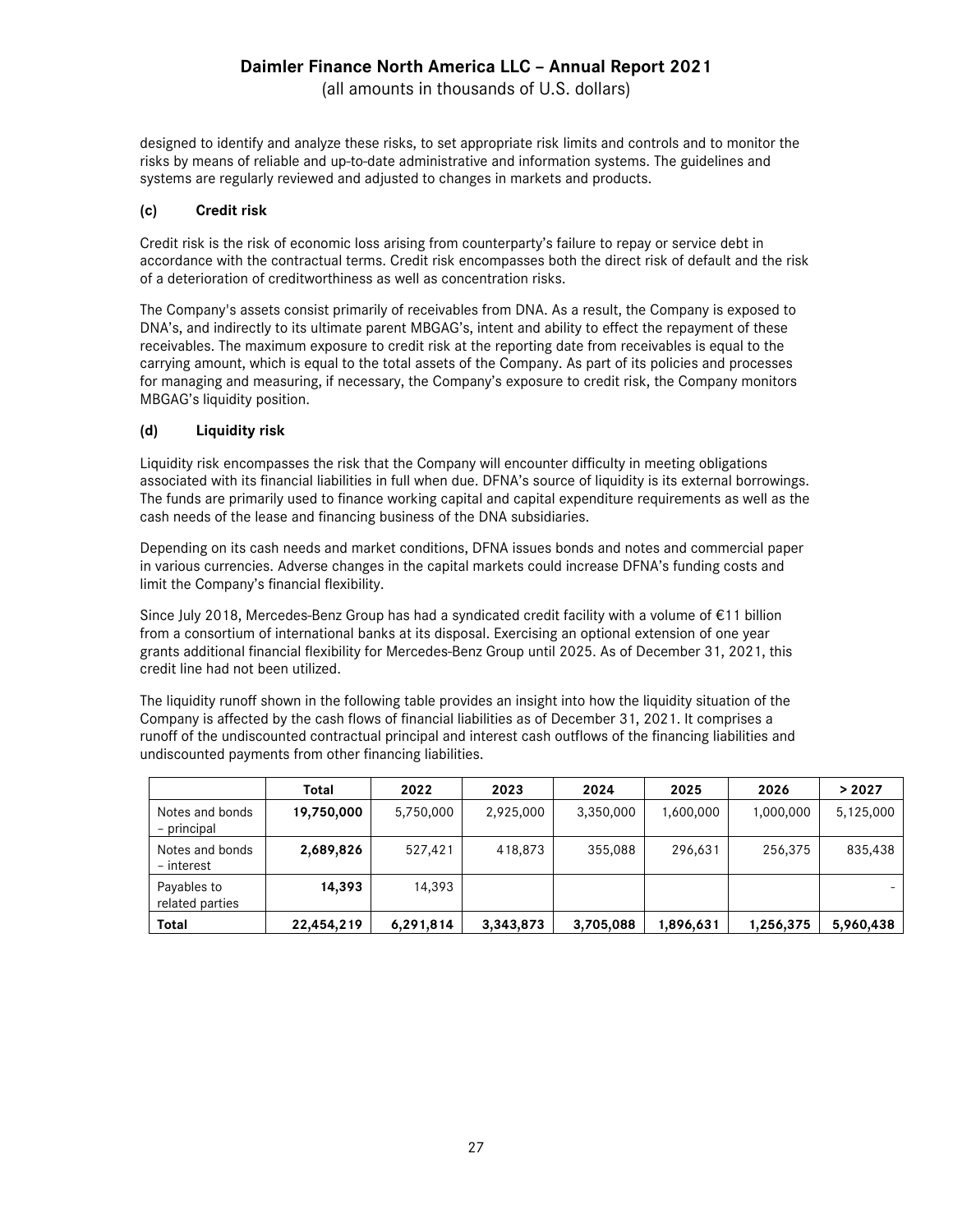(all amounts in thousands of U.S. dollars)

|                                | Total      | 2021       | 2022      | 2023      | 2024      | 2025      | $\geq 2026$ |
|--------------------------------|------------|------------|-----------|-----------|-----------|-----------|-------------|
| Notes and bonds<br>- principal | 27,050,000 | 10,300,000 | 5,750,000 | 2,925,000 | 1,850,000 | 1,600,000 | 4,625,000   |
| Notes and bonds<br>- interest  | 3,200,883  | 723,360    | 488.376   | 379,365   | 322,713   | 269.881   | 1,017,188   |
| Payables to<br>related parties | 17,933     | 17,933     |           | -         |           |           |             |
| <b>Total</b>                   | 30,268,816 | 1,041,293  | 6,238,376 | 3,304,365 | 2,172,713 | 1,869,881 | 5,642,188   |

The liquidity runoff as of December 31, 2020 is shown in the following table.

Future cash flows for variable rate instruments are estimated using forward rates.

#### **(e) Finance market risks**

Finance market risks are the risks that changes in market prices, such as interest rates and foreign exchange rates, will affect the Company's income or the value of its financial instruments. The objective of finance market risks management is to manage and control market risk exposures within acceptable parameters, while optimizing the return on risk.

The global nature of the Mercedes-Benz Group businesses in the US exposes DFNA indirectly to market risks resulting from foreign currency exchange rates and changes in interest rates. However, the resulting effects of these market risks on the Company's financial position, cash flows and profitability are all offset by the existing reimbursement agreements between DFNA and DNA. DFNA maintains risk management control systems independent of Corporate Treasury.

Certain existing benchmark interest rates including those of the London Interbank Offer Rate (for USD, GBP, CHF and JPY) were comprehensively and internationally reformed by the end of 2021. As a result, those interest rates were gradually abolished and replaced with alternative risk-free reference rates. Alternative interest rates are being developed on a national level in the context of the respective legal systems and currencies; they can therefore vary with regard to their structure, methodology and period of publication.

DFNA has US dollar LIBOR based interest rates on the floating-rate receivables from related parties and notes and bonds payable throughout its operations. Although US dollar LIBOR was planned to be discontinued by the end of 2021, consultations and possible regulatory changes are still in progress. As of December 31, 2021, the US dollar LIBOR will either cease to be provided or no longer be representative after June 30, 2023. DFNA monitors the progress of transition from IBORs to new benchmarks rates by reviewing the total amounts of contract that have yet to transition to an alternative benchmark rate and the amounts of such contracts that include an appropriate fallback clause. Per the Daimler AG European Medium Term Note Programme Prospectus dated May 12, 2021, the financial instruments referencing LIBOR provide for fallback arrangements in the event that a benchmark becomes unavailable. The effect of the application of the new interest rates on the financial statements is being reviewed on an ongoing basis.

Unreformed contracts in the course of the IBOR-reform

|                              | <b>USD LIBOR</b>                            |
|------------------------------|---------------------------------------------|
|                              | <b>Total Amount of unreformed contracts</b> |
| <b>Financial assets</b>      | 2,599,230                                   |
| <b>Financial liabilities</b> | 2,599,230                                   |